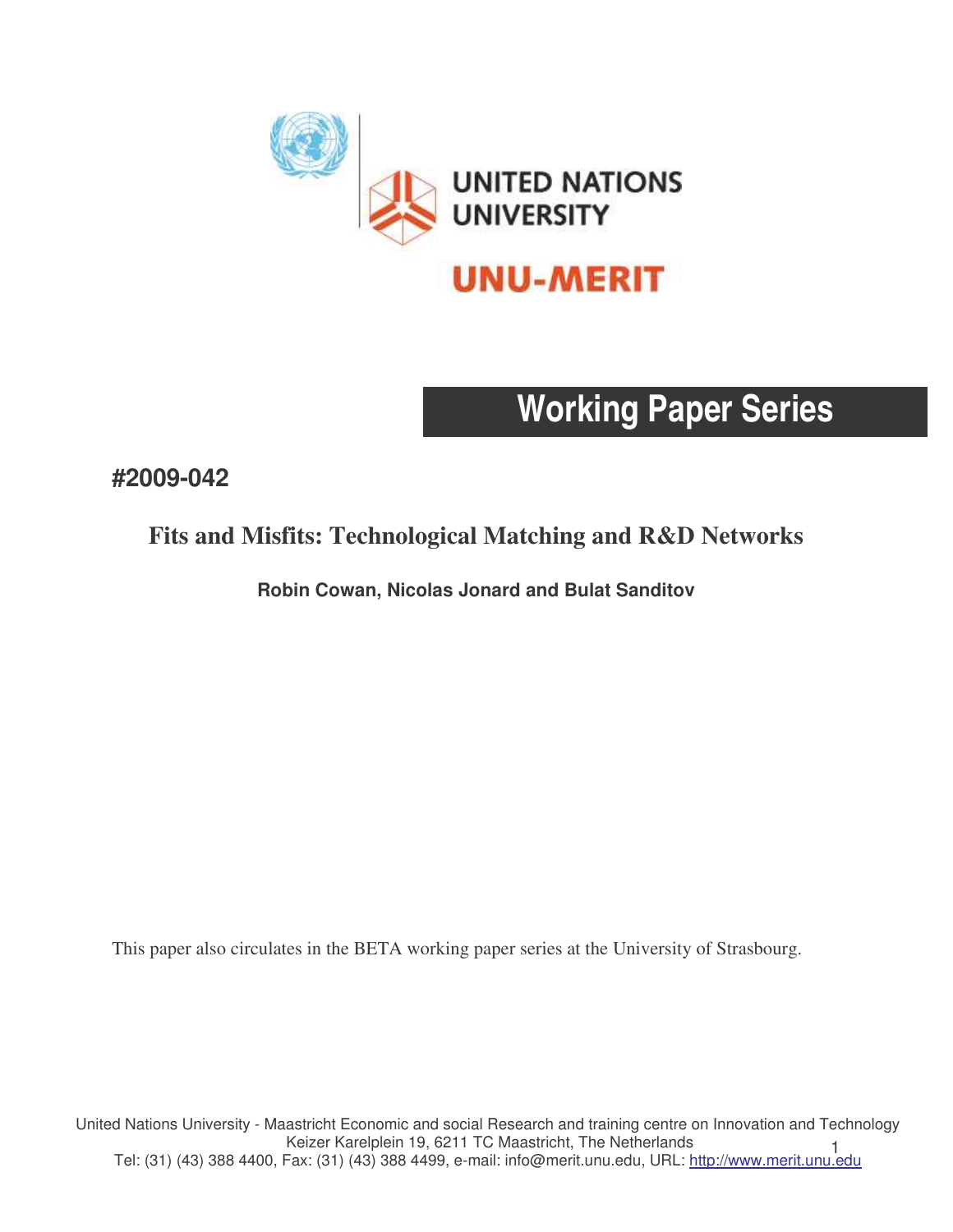## **UNU-MERIT Working Papers ISSN 1871-9872**

### **Maastricht Economic and social Research and training centre on Innovation and Technology, UNU-MERIT**

*UNU-MERIT Working Papers intend to disseminate preliminary results of research carried out at the Centre to stimulate discussion on the issues raised.*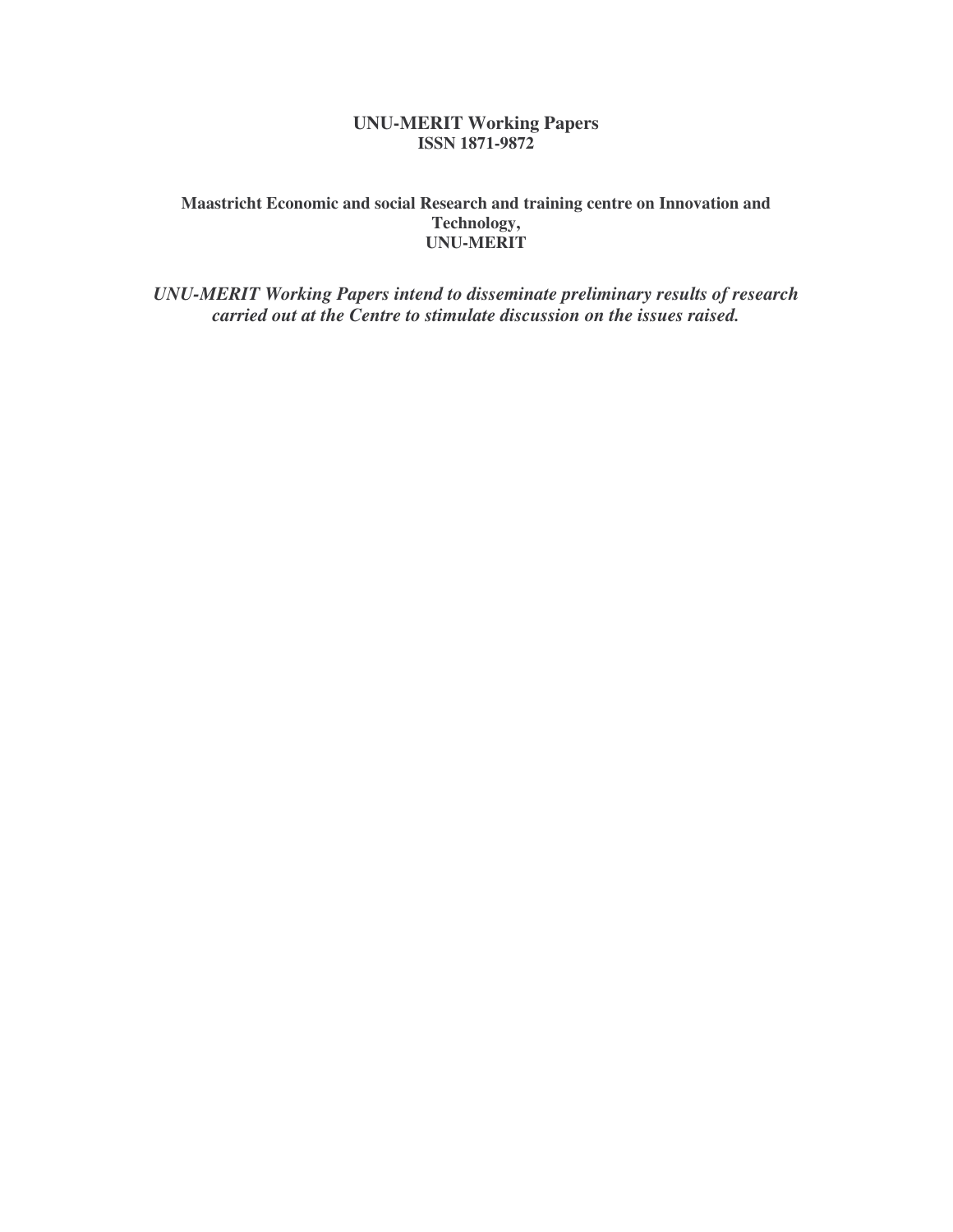## Fits and Misfits: Technological Matching and R&D Networks

R. Cowan<sup>1,2</sup>, N. Jonard<sup>3</sup> and B. Sanditov<sup>2</sup>

<sup>1</sup>BETA, Université Louis Pasteur. <sup>2</sup>UNU-MERIT, University of Maastricht. <sup>3</sup>Université du Luxembourg.

Keywords: network formation, small worlds JEL classification: D85

October 14, 2009

#### Abstract

This paper presents an economic model of R&D network formation through the creation of strategic alliances. Firms are randomly endowed with knowledge elements. They base their alliance decisions purely on the technological fit of potential partners, ignoring social capital considerations and indirect benefits on the network. This is sufficient to generate equilibrium networks with the small world properties of observed alliance networks, namely short pairwise distances and local clustering. The equilibrium networks are more clustered than "comparable" random graphs, while they have similar characteristic path length. Two extreme regimes of competition are examined, to show that while the competition has a quantitative effect on the equilibrium networks (density is lower with competition), the small world features of the equilibrium networks are preserved.

## 1 Introduction

Interest in social and economic networks of various types has grown dramatically in the last two decades. The manifold empirical studies emphasize that networks often share two properties. First, they are small worlds — sparse networks with both short distances between pairs of agents, and strong local clustering. Second, they have skewed link distributions, often with a fat right tail. These properties have been observed in a wide variety of networks.<sup>1</sup> A challenge in the economic, mostly game theoretic literature on network formation has been to capture these properties in a sound model. What incentives do (a

<sup>&</sup>lt;sup>1</sup>Movie actors, power grids, neural networks (Watt and Strogatz 1998); food webs (Williams et al. 2002); academic co-authorship in many disciplines (Newman 2004; Goyal et al. 2006), strategic alliances (Verspagen and Duysters 2004; Powell et al. 2005); patent co-invention (Balconi et al. 2004).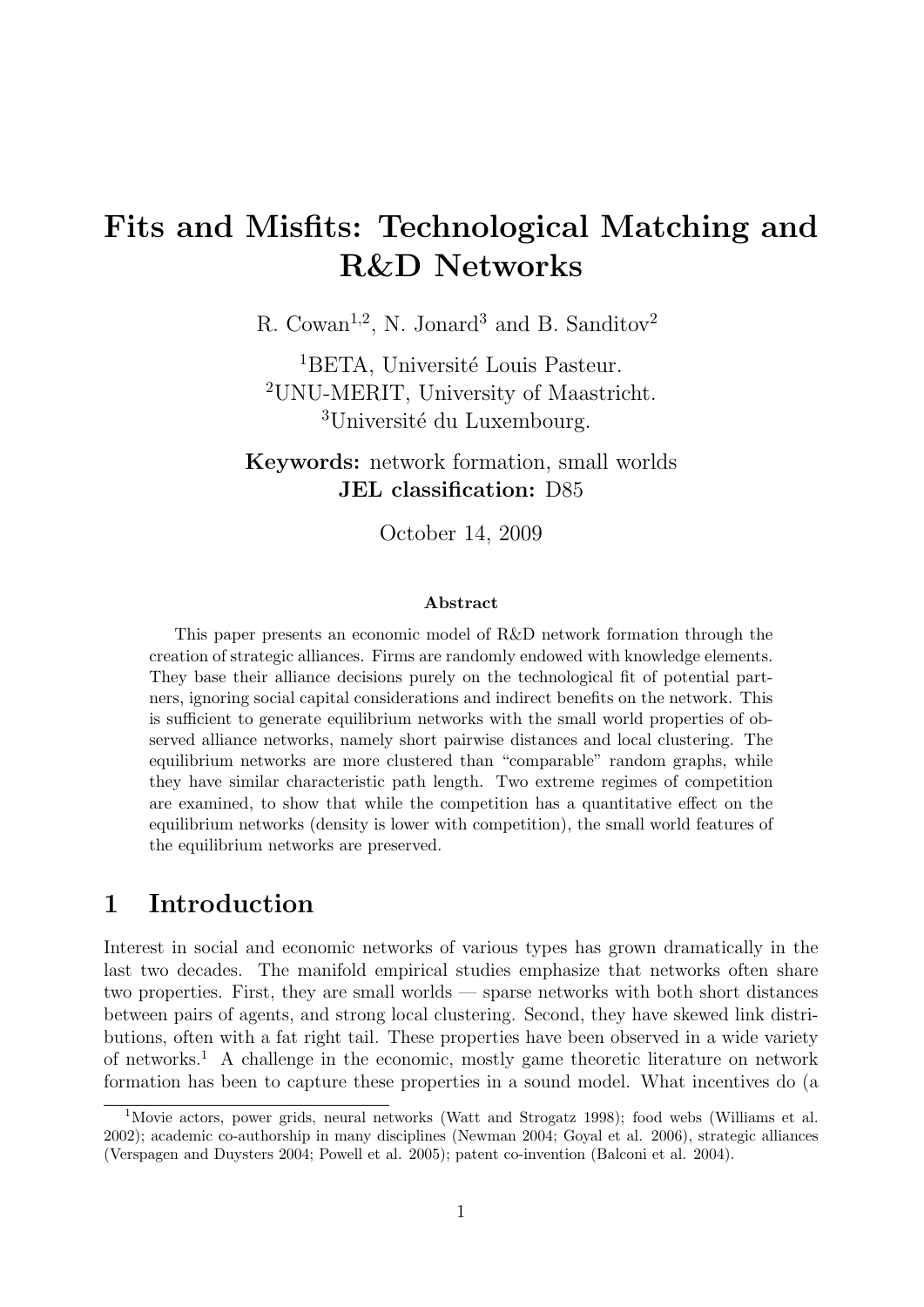few) agents have to form shortcuts, and why should they cluster locally? Why do a few agents acquire many links while many others seem able to form only a few?

In this paper we develop a model of R&D networks in which firms seek to innovate, combining theirs and their partners' knowledge in order to produce new knowledge. The key assumption is that the decision to forge a strategic alliance is based on the extent to which the two participating firms' endowments both resemble and complement each other. Two aspects of the model combine to produce small world architectures.

First is the requirement that both similarities and complementarities are present for an alliance to be profitable. The demands of absorptive capacity imply that partnering firms must be similar to each other. As Granovetter (1976) points out, very often such "similarity" is transitive, and thus in the larger network we should expect clusters of densely interconnected firms. But the fact that firms must also complement each other implies that similarity cannot be "identity", and so is not perfectly transitive. The simultaneous presence of common and distinct traits will induce correlation in the pairing decision, yielding clustering at the local level. This tendency is strongest when similarities are much more important than complementarities in the innovation process, that is, when what we share matters more than how we differ.

Second is the fact that firms are located within a specific knowledge space. Thus links between firms are implicitly links between points in that space. The interaction between the decision rule, the structure and random location of firms in knowledge space will imply short distances in network space. This creates the second feature of small worlds, namely short pairwise distances.

Within the framework of this model we are able to derive analytically density, degree distribution and clustering, and provide both asymptotic and numerical results on path lengths. The results show that the search for partners with a good technological fit can explain network architecture, and specifically small world properties. Although the search for technological fit is the stated aim for strategic R&D alliance participants, it is often left out of empirical studies. One contribution of this paper is thus to show that it is essential that technological fit is included. We also contrast two extreme forms of competition. At one extreme every alliance is aimed at a unique innovation, and so if successful gives a positive value to its inventor. At the other extreme we invoke a patent race, in which all alliances are aimed at the same, patentable, innovation, implying that only one success will produce any revenue. We compare these extremes, showing that the strength of competition affects the density of the network but that the basic structures, small worlds with skewed link distributions, are preserved.

## 2 Small worlds

Mechanisms underlying a skewed degree distribution are thought to be reasonably well understood. One argument is that in most industries firms' size distribution itself is skewed. This suggests that a larger firm has more resources with which to create or maintain costly links than does a smaller one. Another popular argument is that skewness arises from a preferential attachment mechanism (Barabasi and Albert 1999): a firm with many links is often seen as an attractive partner to other firms either joining the network or revising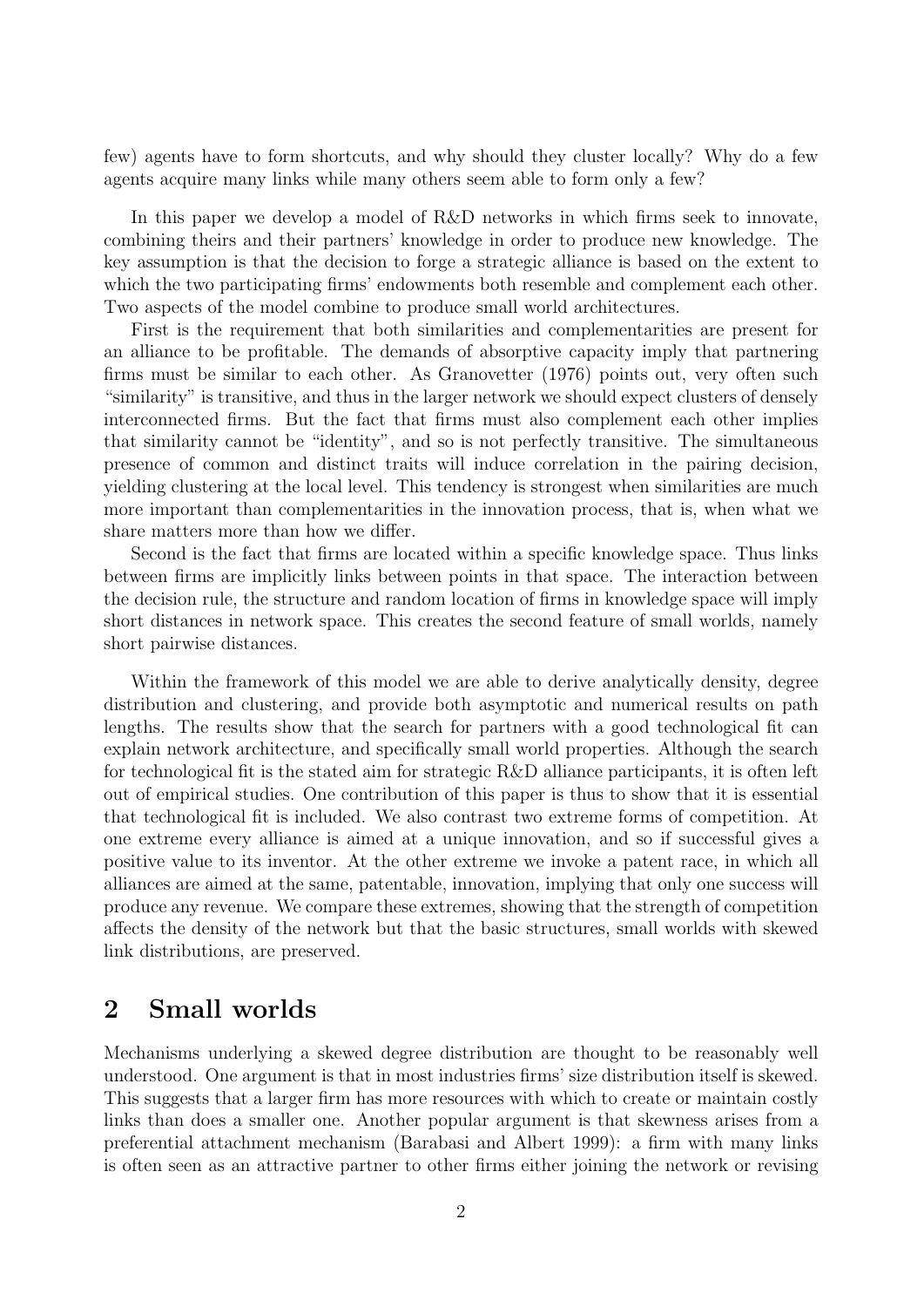their partnering decisions. This alone is enough to create a relatively "star-ish" network in which a small number of firms acquire many links while most have a few.

A bigger challenge has been to understand the genesis of small worlds.

The first relevant literature approaches the problem from an algorithmic perspective. Following the initial paper by Watts and Strogatz (1998), this literature is contributed to mostly by computer scientists and physicists. It seeks to design algorithms to construct small worlds, asks about the (often asymptotic) properties and functions of small world networks, and looks for them in large datasets (See Watts 1999; Amaral et al. 2000; Kleinberg 2000) Not surprisingly there are processes producing small worlds, and not surprisingly their economic underpinnings, if any, are thin (but then, that was not their purpose).

A second literature that provides much more solid foundations is the strategic management literature. Here, network formation and network structure are often discussed in terms of social capital. Clusters emerge through considerations of social control and because link formation often rests on third party referrals. On the other hand, structural hole arguments are used to explain how clique-spanning ties arise, initiated by firms aiming at accessing resources in distant parts of the industry, and at occupying strong brokerage positions. Together, these arguments explain the creation and maintenance of the small world structures that are often observed empirically. (These ideas have been widely discussed: see Coleman 1988; Burt 1992; Kogut et al. 1992; Uzzi 1997; Walker et al. 1997; Gulati and Gargiulo 1999; Ahuja 2000; Dyer and Nobeoka 2000; Rowley et al. 2000; Baum et al. 2003.)

In the context of strategic R&D alliances between firms, these arguments seem correct, but incomplete. Two parties to an alliance aimed at innovation of some kind must consider not only social capital but also whether their knowledge and competence complement each other. Indeed one of the standard explanations for why firms engage in (strategic, R&D) alliances, is to access technology or competence that they need but do not possess inhouse.<sup>2</sup> We can imagine a space of technological competence, where any firm is located at a point representing its own expertise. If, in its choice of alliance partners, a firm looks to complement its expertise, it will search for partners that are relatively distant in this space. On the other hand though, considerations of absorptive capacity argue that partners to an alliance cannot be too far apart. If they are, their respective absorptive capacities will be too low, and the alliance will fail (Nooteboom 2000 or Grant 1996). This suggests that alliance success should have an inverted-U relationship with distance between the partners in the underlying knowledge space. There are now a small number of studies that seem to support this hypothesis (Mowery et al. 1998 and 1996; Ahuja and Katila 2001; Schoenmakers and Duysters 2006). This need for potential partnerships to achieve both some degree of commonality and some degree of complementarity is a key feature of the model we develop in this paper.

The third place where models for the formation of small worlds are provided is the economic literature. There, short pairwise distances tend to arise because of the presence of indirect benefits decaying with distance. And high clustering results from smaller costs (if possibly smaller benefits) of connecting to similar (nearby) nodes. Variants of Jackson and Wolinsky's (1996) communication model all exploit, to some degree, this feature. A network in which inter-node distances are, on average, long induces some value destruction,

<sup>2</sup>See for example Ahuja and Katila (2001), Mowerey et al. (1996) or Hagedoorn (1993).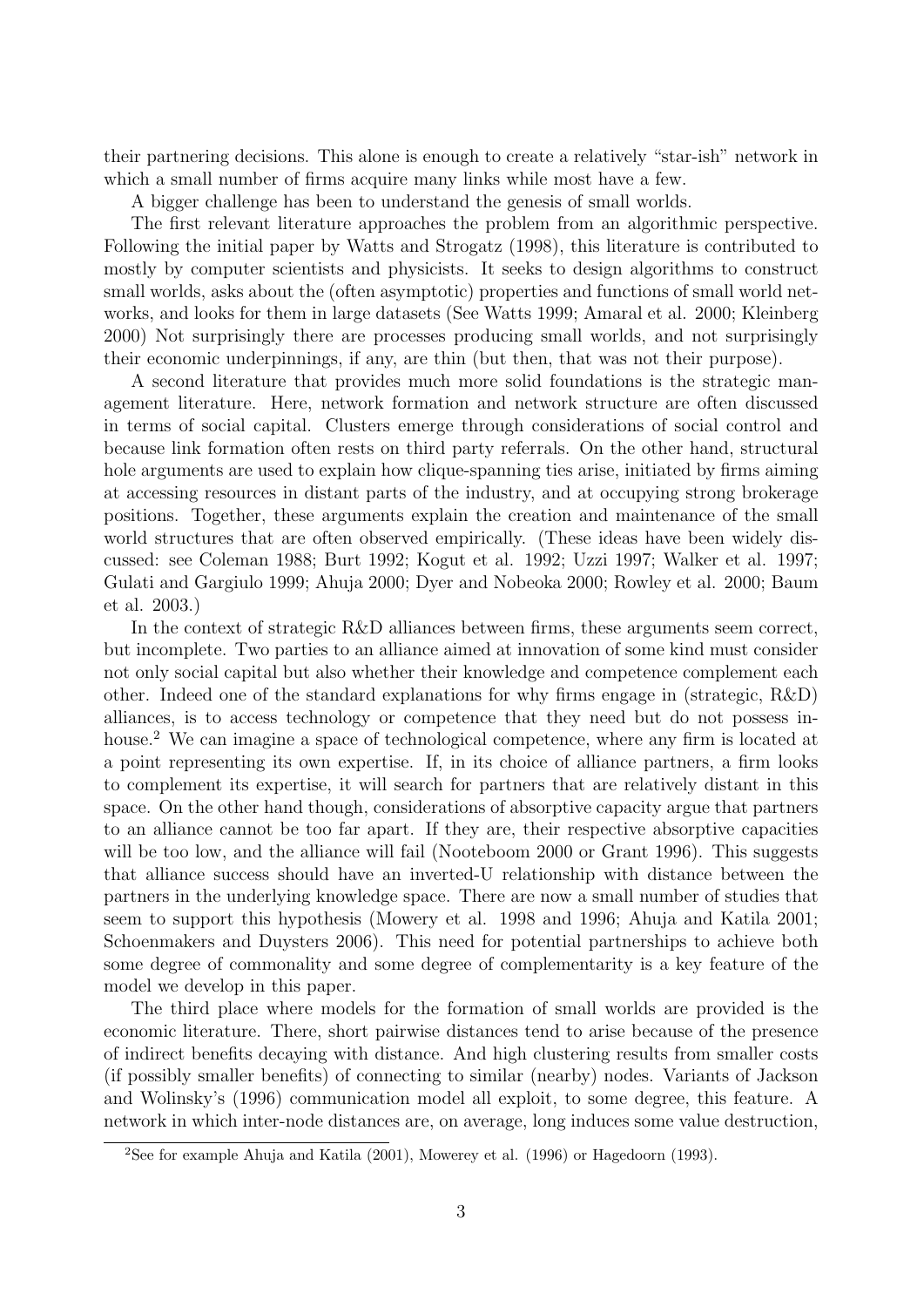which the creation of a shortcut can prevent. Jackson and Rogers (2005) locate nodes on islands. Costs of link formation are low if two nodes are on the same island, and high if they are on different islands. Together with the truncation of benefits, this structure creates arbitrarily dense islands with rare interconnections between islands at equilibrium. Carayol and Roux (2009) explore a framework in which nodes are located on a circle, and the cost of forming a link rises with geographic distance between nodes. Galleoti et al. (2004) also have a connections model where players' values and costs are heterogenous. In a world where society has groups and intra-group link are cheaper to form that inter-group links, they find that inter-connected stars are both socially efficient and stable, leading them to claim that centrality, center-sponsorship and small diameter are robust features of networks. In all of these models shortcuts (which bring down average inter-node distances) arise because a node seeks access to a distant resource, the value of which decays in transmission.

In comparison with the models above, our approach has 2 important differences. First, firms have richer properties. Each of them is defined as a set of attributes, drawn from a fixed universe (for example firms forming strategic R&D alliances, where attributes are pieces of knowledge, or competence in particular technologies). These attributes only create economic values when combined in the right proportion. Second, we keep the simplest structure with no indirect effects. Value (here, innovation) originates in links, and is not transmitted beyond its inventors. So shortcuts in the equilibrium network generated in our model will not result from firms' desire to shorten their distance to a valuable resource. The combination of firms' heterogeneity and their willingness to ally with similar yet complementary partners is enough to induce the formation of small worlds.

## 3 Definitions

## 3.1 Networks

The industry consists of a finite population  $N = \{1, \ldots, n\}$  of firms. A network is a set g of ties (links) between unordered pairs of firms in  $N$ . Writing  $ij$  to represent the tie between firms i and j, ij  $\in$  g indicates that i and j are linked in the network g. The network obtained by adding ij to an existing network g is denoted  $g + ij$ , while the network obtained by deleting ij from q is  $q - ij$ .

The *neighbourhood* of firm i consists of the firms to whom i is directly connected, denoted  $N_i^g = \{j \neq i : ij \in g\}$ . The size of the neighbourhood of i is the number of ties held by firm *i*, also called its *degree*, and is denoted  $n_i^g = \# N_i^g$  $i<sup>g</sup>$ . The total number of links in the network is  $E^g = \sum_{i \in N} n_i^g$  $i<sup>g</sup>/2$ , and thus the density of g is equal to  $2E<sup>g</sup>/n(n-1)$ . A singleton is a firm i such that  $n_i^g = 0$ , i.e. a firm with no partner.

## 3.2 Strategies and equilibrium

Firms play a simultaneous link formation game. A *strategy* for firm i is a list of  $(n - 1)$ decisions  $(s_{i,1},\ldots,s_{i,i-1},s_{i,i+1},\ldots,s_{i,n})$ , with  $s_{i,j} \in \{0,1\}$ . If  $s_{i,j} = 1$  then i proposes a partnership to j, whereas no partnership is proposed when  $s_{i,j} = 0$ . Link formation is bilateral, so in the network  $g(s) = g$  induced by the strategy profile s,  $ij \in g$  if and only if  $s_{i,j}s_{j,i} = 1$ , that is, both partners want the alliance and so propose to each other. Denote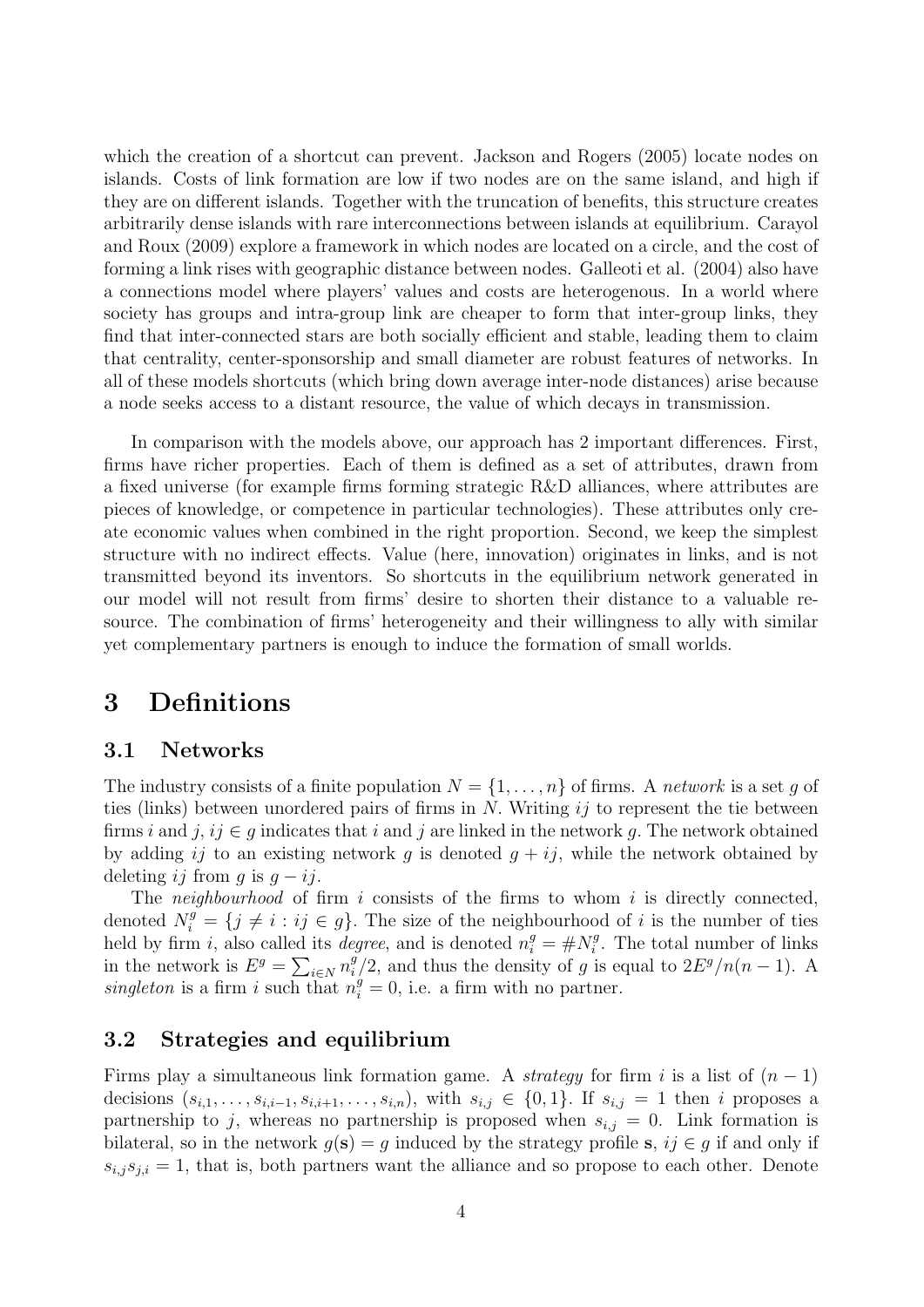the payoff to firm i in network g as  $\pi_i^g$  $_i^g$  (defined below). The network g is pairwise stable (Jackson and Wolinsky, 1996) if and only if

> $\min\{\pi_i^g - \pi_i^{g-ij}\}$  $i^{g-ij}; \pi_j^g - \pi_j^{g-ij}$  $\{g^{-ij}\}\geq 0, \forall ij\in g$

and

$$
\min\{\pi_i^{g+ij}-\pi_i^g; \pi_j^{g+ij}-\pi_j^g\} < 0, \forall ij \notin g.
$$

Links part of a stable network q should yield non-negative value to both partners, whereas links yielding negative value to at least one potential partner cannot be part of g.

#### 3.3 Assessing small worlds

A small world is defined as a sparse network, displaying both local clustering and short pairwise distances. A sparse network is one in which density is low, that is, the number of edges divided by the number of possible edges is small. In empirical studies of small worlds, densities are typically lower than 5 to 10 percent.

There are two classic measures of clustering (see Newman 2003). In the first, clustering is measured by the proportion of neighbours of a node who are neighbours of each other. Computing that proportion for each node and taking the average yields the clustering coefficient. An alternative measure, which is more easily determined in our case, is the fraction of transitive triples in the whole network. Transitivity is defined as

$$
\frac{\sum_{i} \# \{jk \in g : j, k \in N_i^g\}}{\sum_{i} \# \{jk : j, k \in N_i^g\}} = \frac{3 \times \text{Nb of closed triangles in } g}{\text{Nb of connected triples in } g}.
$$

The factor 3 appears in the numerator because each triangle involves 3 connected triples. On this definition, it is worth noting that the expected value of transitivity is the probability that jk exists conditional on ij and ik existing, or put another way, the probability of closing the connected triple formed by  $i\dot{\jmath}$  and  $ik$  by connecting  $j$  to k.

Contrasting with clustering, which is a local measure (of redundancy in ties), a measure of global structure is provided by the distribution of pairwise distances between nodes. A path of length  $\ell + 1$  in q connecting i and j is a set of distinct nodes  $\{i_1, \ldots, i_\ell\}$  such that  $ii_1, i_1i_2, \ldots, i_\ell j \in g$ . The distance separating i from j in g is the length of the shortest path in g between i and j. If no path exists between i and j, then by convention the distance is defined as infinite. Averaging all finite pairwise distances yields the characteristic path length. To cope with the issue of disconnected networks (which would introduce at least one infinite distance in the calculation) we restrict attention to distances between "reachable pairs".

A network is identified as a small world when clustering significantly exceeds that of a "comparable" random graph, whereas characteristic path length is of the same order. A benchmark often used in practice is an Erdös and Rényi (1960) random graph (ER), in which a tunable number of edges are allocated among randomly (and uniformly) selected pairs of nodes. The ER benchmark is made "comparable" to the graph under scrutiny by taking the same number of nodes and edges.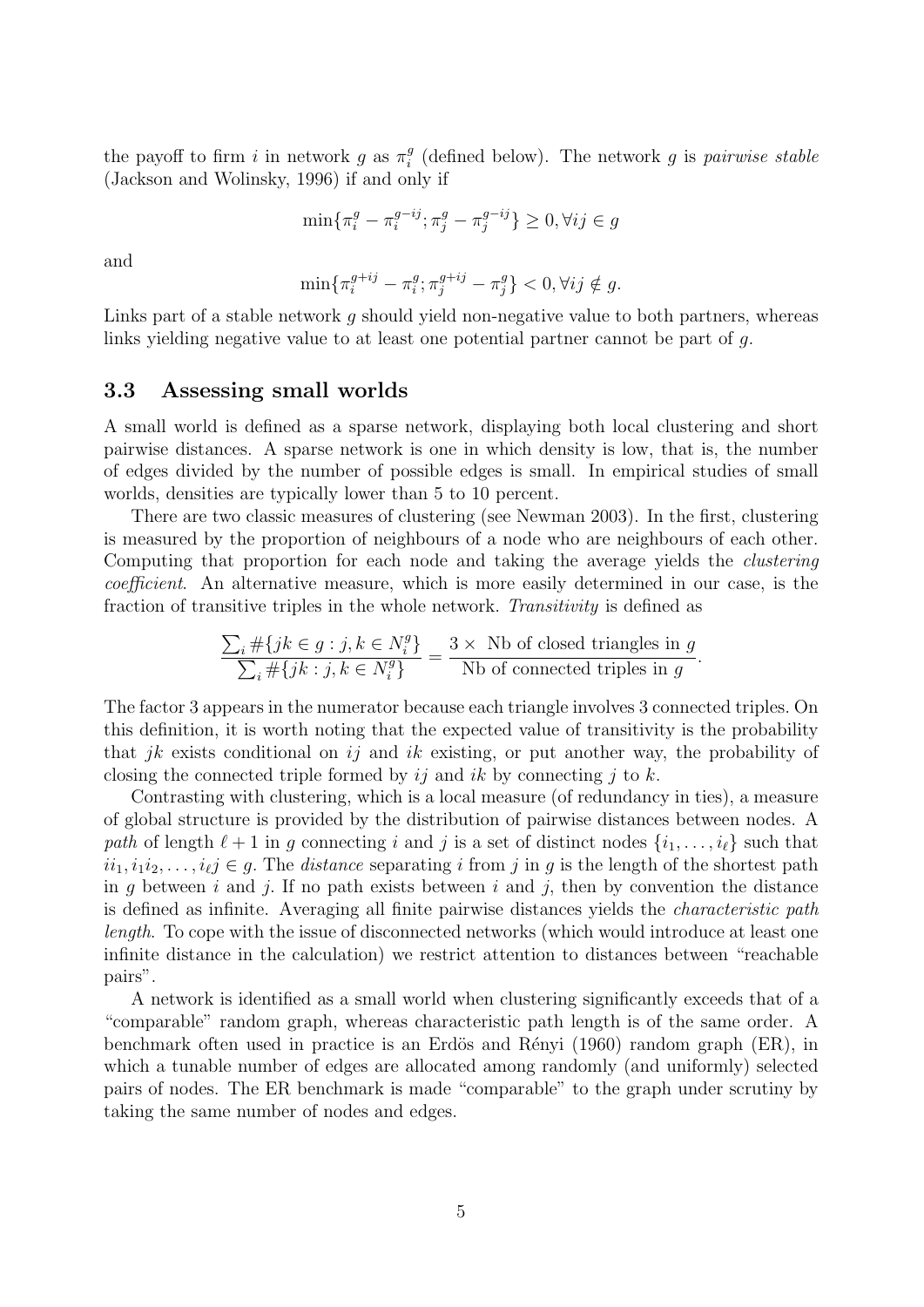#### 3.4 Innovation

Firms are the carriers of knowledge which they bring together in order to discover new knowledge. Knowledge is modelled as a set or list of discrete elements, where the set of all possible facts is  $\{1, \ldots, w\}$ . Firm *i*'s knowledge portfolio is a *w*-position binary vector  $v_i$ , where  $v_i^z = 1$  if i knows fact z and  $v_i^z = 0$  otherwise.

In the introduction we argued that for joint innovation, both commonality and difference were important. Define  $v_{ij}$  as the commonality of i and j, i.e. the number of facts known to both:  $v_{ij} = \#\{z : v_i^z = v_j^z = 1\}$ . Also define  $s_{ij}$  as i's complementing of j, i.e. the number of facts known to *i* but not to *j*:  $s_{ij} = #\{z : v_i^z > v_j^z\}$ . For successful innovation,  $i$  and  $j$  must both be similar to and complement each other. We model this by assuming success requires a commonality of  $\delta$  and reciprocal complementarity of  $\gamma$ . The probability that the partnership  $ij$  innovates successfully is

$$
r_{ij} = \begin{cases} 1 \text{ if } v_{ij} = \delta \text{ and } s_{ij} = s_{ji} = \gamma, \\ 0 \text{ otherwise.} \end{cases}
$$
 (1)

Successful partners must thus have the right technological fit, i.e. share competencies in  $\delta$ technologies and have their competencies complement each other in  $\gamma$  technologies.<sup>3</sup>

#### 3.5 Payoffs

The model represents firms' behaviour in a fast moving industry in which innovation is the motivating goal of firms, and post-innovation competition in the market place is parametrized in a simple manner. Innovative success is affected by the partner firms' technological fit, whereas profits from innovation are affected by the nature of competition. In what follows we examine two extremes of competition.

In the first, the benefits from each successful innovation are fully appropriated by its 2 inventors, regardless of the amount of R&D in the industry and the success of other partnerships. The alliance decision is based entirely on technological fit, and we refer to the resulting network as the knowledge or technology network:  $t$ . In the second case, the benefits from each successful alliance have to be shared with all other successful alliances (equivalently, only 1 alliance will succeed as in a standard patent race). Here market considerations are essential and we refer to the resulting network as the market network: m.

Profits in the two cases are written as

$$
\pi_i^g = \frac{1}{1 + \alpha (E^g - 1)} \sum_{j \in N_i^g} r_{ij} - cn_i^g,
$$

<sup>3</sup>These are very strong conditions on alliance success. There are two obvious ways they can be relaxed. Overlap could be "near" optimal overlap and still result in success. So the overlap rule could be changed to  $\delta - \rho \le v_{ij} \le \delta + \rho$ . Similarly, since firms do not need to share every possible piece of knowledge, the "reciprocal complements" rule could be changed to  $s_{ij} \geq \gamma$  and  $s_{ji} \geq \gamma$ . (Notice that this also relaxes the strong reciprocity condition.) Both of these generalizations, when made individually, are relatively straightforward, and involve summing the functions given here. Relaxing them simultaneously is more intricate however.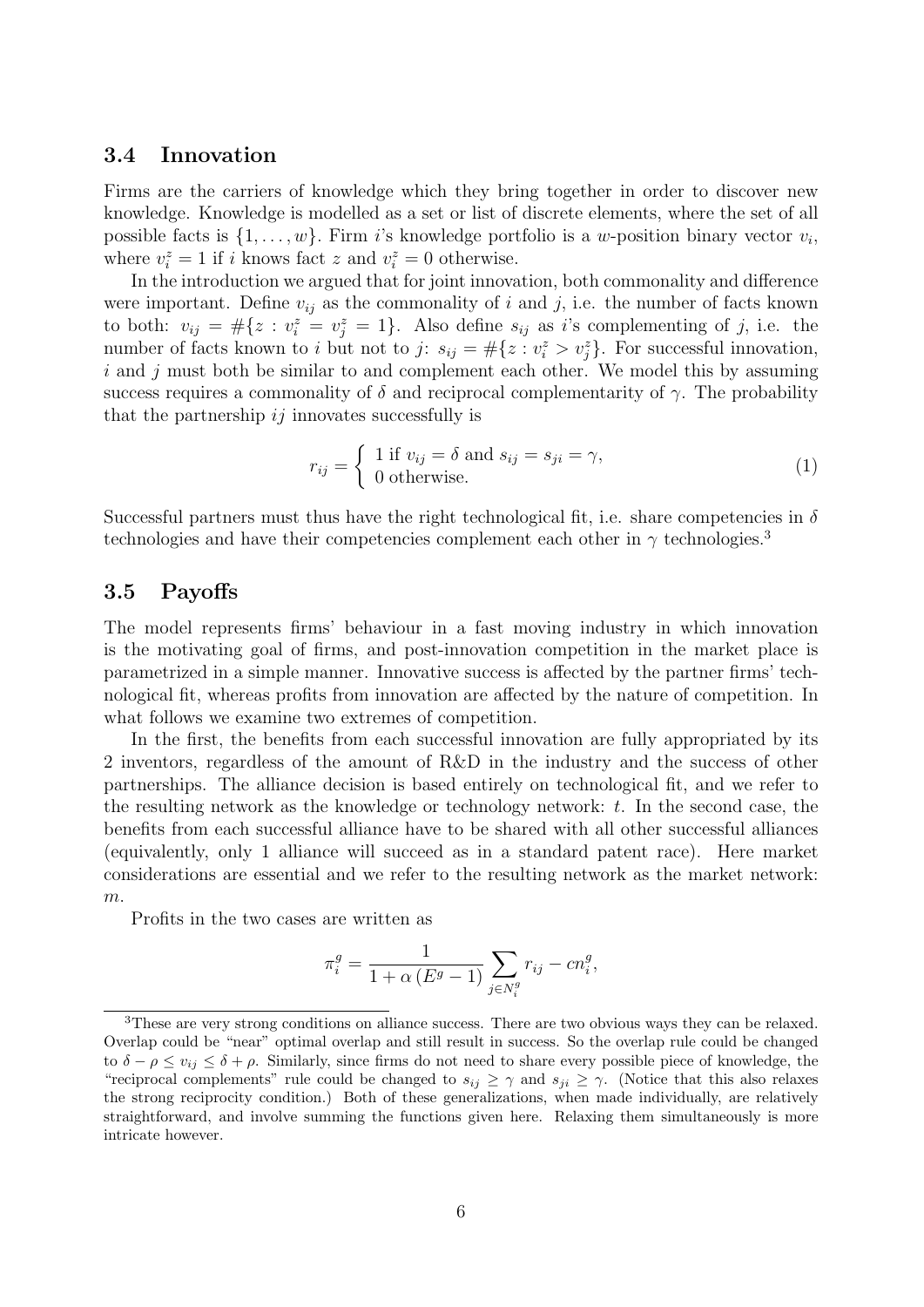where  $g \in \{t, m\}, c > 0$  is the cost of forming or maintaining an alliance, paid by each of the partners to it,  $\alpha \in \{0,1\}$  captures the intensity of competition for innovative reward  $(\alpha = 0$  for the knowledge case, and  $\alpha = 1$  for the market case).

## 4 Equilibrium networks

In this section we develop the model on the assumption that any second stage competition is not relevant to the alliance decision-making process. In essence, every alliance is aimed at a unique innovation which is not in any way a substitute for any other innovation. This is a strong assumption, but one which is often implicitly made, both in theoretical and empirical network studies.

The expected profit for firm i in a (technology-driven) network t is thus

$$
\pi_i^t = \sum_{j \in N_i^t} r_{ij} - cn_i^t. \tag{2}
$$

As links convey no indirect benefits, the marginal value of both an existing and a nonexisting link *ij* is simply  $\pi_i^t - \pi_i^{t+ij} = \pi_i^{t+ij} - \pi_i^t = r_{ij} - c$ . Technological fit being symmetric (see Equation 1), if the incremental value of a link is positive to one partner, it is to the other as well. Proposition 1 below states the results, omitting the straightforward proof.

**Proposition 1** When  $c > 1$  the empty network is (uniquely) stable. When  $c \leq 1$ , for any values of  $\delta$  and  $\gamma$  there is a unique equilibrium network, in which all firms with overlap of δ and reciprocal complementarity of  $γ$  form an alliance.

## 4.1 Discussion of general structures

Proposition 1 provides a minimal description of the equilibrium networks. Before turning to formal derivation of network statistics, we can describe heuristically how network architectures might respond to parameter changes.

Consider the formation of a single link. It demands that each partner possesses exactly  $\delta + \gamma$  ideas: a partner with more or less knowledge simply cannot meet the technological fit constraint. So it must be the case that  $\delta + 2\gamma \leq w$  for a partnership, which is the smallest possible clique (complete subgraph) in a network, to form. A clique of size 3 (a triangle) forms if and only if each firm has the right technological fit with the 2 others, which is possible if and only if  $\delta + 3\gamma \leq w$ . More generally, cliques of size s can form if and only if  $\delta + s\gamma \leq w$ . Obviously in that case cliques of smaller size are also possible (and actually more frequent than cliques of size s). The important implication is that both  $\gamma$  and  $\delta$  exert a negative influence on the possibility of large cliques, the effect of  $\gamma$  being stronger than that of  $\delta$ . As a clique of size s embeds  $\binom{s}{3}$  $_3^s$ ) triangles,  $\delta$  and  $\gamma$  exert a direct, negative effect on transitivity as defined in Section 3.3.

To see these effects more in detail, first assume an industry in which innovation is driven by creation of novel combinations of existing knowledge. In this case, we might expect  $\gamma$ the demand for reciprocal complementarities, to be high (in the extreme,  $\gamma = (w - \delta)/2$ ), and thus smaller cliques in the industry. When  $(w - \delta)/3 < \gamma \le (w - \delta)/2$ , no triangle can form: the partners of any firm are almost identical to each other, but identical firms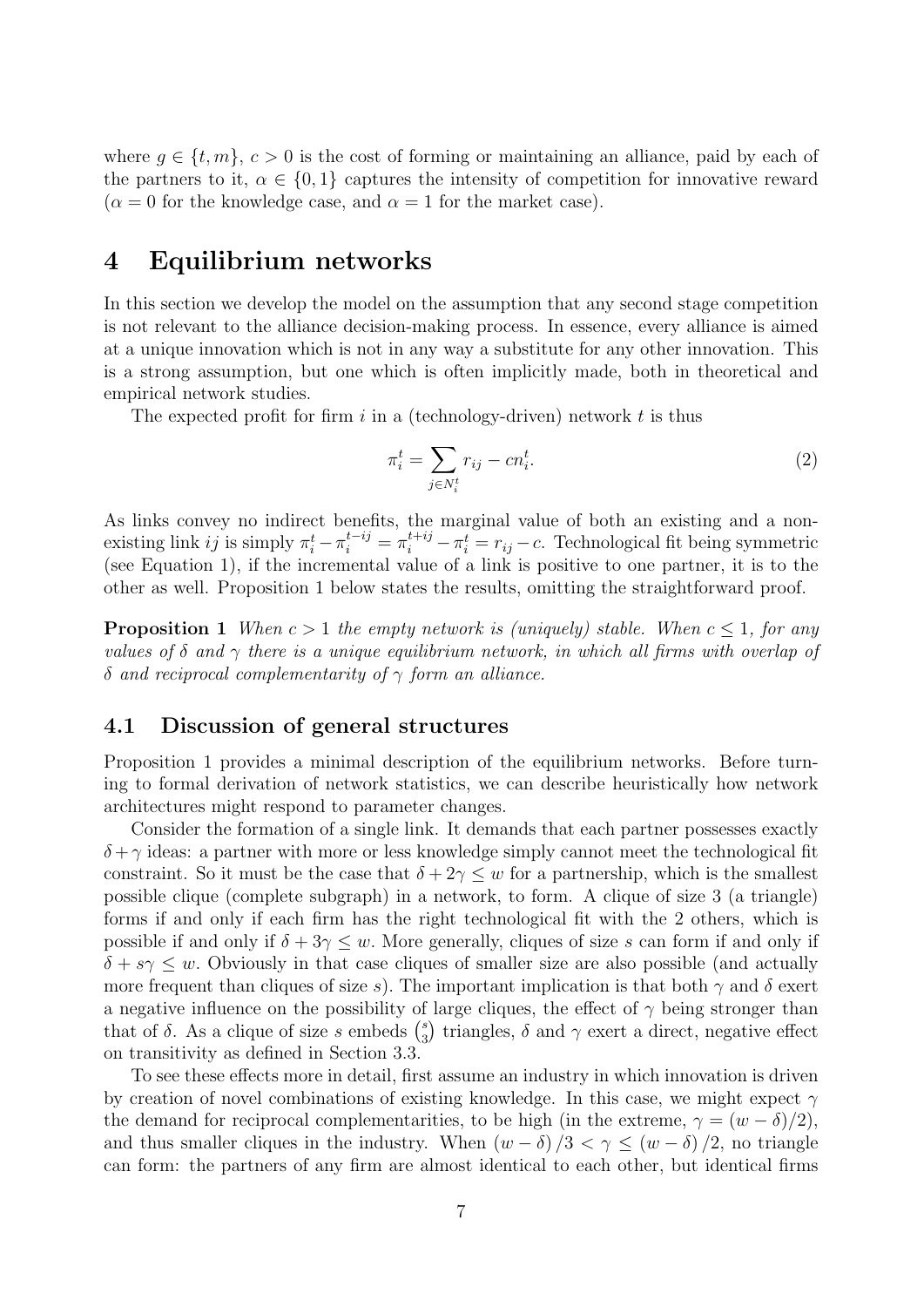bring no novelty to an alliance and so cannot innovate. In the extreme case  $\gamma = (w - \delta)/2$ , squares (cycles of period 4) can form: partners of  $i$  are mirror images of  $i$  and a mirror image has a cycle of period  $2<sup>4</sup>$ . This could however be regarded as a curiosity, since firms ally with partners who are identical to each other and thus redundant from the point of view of innovation. The strong effect is that increasing the need for complementarity  $\gamma$ , everything else equal, will decrease transitivity in the network.

At the other extreme, in an industry where innovation is not driven by creation of novel combinations of existing knowledge, bringing novelty to a partnership may be less important than having a good, easy working relationship. In this case commonality in knowledge would dominate the decision and the demand for reciprocal complementarities  $γ$  would be small relative to δ, implying the possibility of large cliques in the industry. Focussing then on the effect of commonality, we see that a smaller  $\delta$  permit the formation of cliques of larger size (possibly the industry grand coalition if  $\delta + n\gamma \leq w$ ). By contrast, increasing  $\delta$  again diminishes clique size and possibly induces the network to fracture into small, isolated cliques (or dense components) of similar firms, each component representing a sub-sector of the industry. Hence again increasing the need for commonality  $\delta$ , everything else equal, will decrease transitivity in the network.

We have modelled an industry in which there is a fixed total number  $w$  of relevant facts, with the intention of characterizing industries by how much of the relevant knowledge is necessary to innovate (the size of  $\gamma + \delta$  relative to w). An interpretation is that in young industries, the amount of (relevant) knowledge known to the firm is low relative to the amount that can in principle be discovered. In the  $(\delta, \gamma)$ -plane this means an industry that lies close to the origin, where many partnerships are potentially interesting, cliques of various sizes can form and a dense industry network emerges. In a more mature industry by contrast, what remains to be discovered can be thought of as smaller, hence a higher  $\delta + \gamma$ relative to w. The industry has moved right and north along the axes in the  $(\delta, \gamma)$ -plane: large cliques become impossible, and it can become difficult even to find a single partner.

Obviously the effect of changes in  $(\delta + \gamma)$  /w interacts with the relative importance of commonality and complementarity. A heuristic way of seeing this is to start from the fact that a match between i and j requires that i knows exactly  $\delta$  of j's  $\delta + \gamma$  pieces of knowledge. The probability of this occurring is highest when the probability that  $i$ knows any particular fact is  $\delta/(\delta + \gamma)$ . This would mean that i knows (in expected terms)  $w \cdot \delta/(\delta + \gamma)$  facts. But in the model firms know exactly  $\delta + \gamma$  facts. So the probability that i and j fit is highest when  $(\delta + \gamma)/w = \delta/(\delta + \gamma)$ , and falling away as we depart from that equality. If complementarity demands dominate  $(\delta/(\delta + \gamma)$  small), networks will be dense when innovating firms have little knowledge  $((\delta + \gamma)/w$  also small) so that almost any pair of firms complement each other. On the other hand, when commonality demands are high  $(\delta/(\delta + \gamma)$  large), dense networks emerge when total knowledge endowments are high, so that firms get very similar to each other (a larger portion of the knowledge vector is common).

<sup>&</sup>lt;sup>4</sup>To be more precise, partners of i have  $\delta$  facts in common with each other and with i, but in the remaining  $w - \delta$  places in their knowledge vectors, they are mirror-images of i and identical to each other.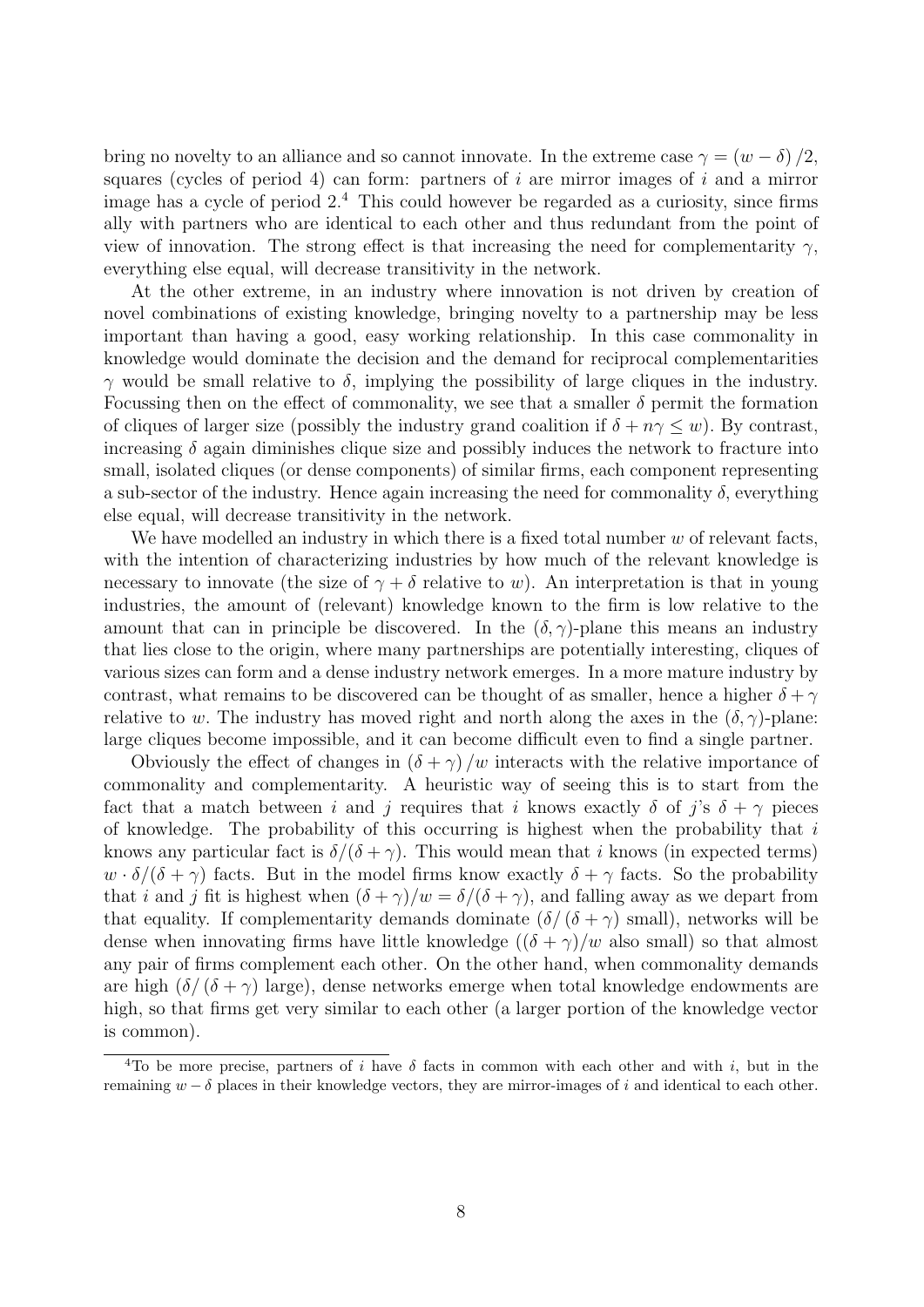### 4.2 Density and degree distribution

From Proposition 1, we can derive the properties of the larger network of all alliances. Our interest is in how these properties are affected by the relative importance of commonality (δ) and complementarity  $(\gamma)$  in the innovative process.

The strict condition we place on alliance formation, namely that holding exactly  $\delta + \gamma$ ideas is necessary to be part of any alliance, implies that firms endowed with different amounts of knowledge are doomed never to partner. In what follows we focus on a population of firms all of which command the right amount of knowledge. This strategy has two advantages. First, in an arbitrary population endowed with random amounts of knowledge, one effect of changing the parameters  $\gamma$  and  $\delta$  would be to change the proportion of firms commanding  $\gamma + \delta$  technologies. With a fixed total number of firms, this changes the number that can participate in the network. Thus the effects of complementarities and overlap are confounded with changes in the effective, network-participating, population size. Fixing the number of "alliance-ready" firms over the parameter space removes this effect. The second advantage is that empirical analyses of alliances tend to consider as their population only those firms who have ever had an alliance. Thus they exclude firms that, for whatever reason (perhaps they are too young to have enough knowledge to be attractive; or they command enough knowledge to be self-sufficient) have never had an alliance. We abstract from these issues by considering a population of n firms commanding  $\delta + \gamma$  technologies and so which are, even if not participating in any alliances, at least "alliance-ready".

The starting element to derive the properties of the network of alliances is the probability q that two firms form a link. As each firms carries  $\gamma + \delta$  ideas uniformly distributed over w positions, the probability that i and j form a partnership is simply

$$
\Pr\left\{ij \in t | a_i = a_j \delta + \gamma\right\} = q = \frac{\binom{\delta + \gamma}{\delta} \binom{w - \delta - \gamma}{\gamma}}{\binom{w}{\delta + \gamma}}.\tag{3}
$$

Thus we can state the following result.

**Proposition 2** When all firms command  $\delta + \gamma$  technologies and consider only technological fit, q is the (expected) density of the equilibrium network t, and the degree distribution of firms in the equilibrium network t is binomial with parameters  $n-1$  and  $q$ :  $Pr{n_i^t = z} =$  ${n-1 \choose 0} q^z (1-q)^{n-z}$ .  $n-1$  $\int_{z}^{-1}$ )  $q^{z}(1-q)^{n-z}$ .

Figure 1 shows how expected density  $(q)$  responds to changes in parameters. Following the discussion in Section 4.1, density is presented as a function of the general knowledge level  $(\delta+\gamma)/w$ , and the relative importance of commonality versus complementarity,  $\delta/(\delta+\gamma)$ . As suggested earlier, we observe that density is highest along the ray defined by  $(\delta + \gamma)/w =$  $\delta/(\delta + \gamma)$ . It is worth noting that the probability of matching falls rapidly as we move away, so even though all firms are a priori "alliance-ready", density remains close to 0 over significant portions of the parameter space.

### 4.3 Transitivity

On the definition given in Section 3.3, the expected value of transitivity (the expected proportion of transitive triples in the equilibrium network) is simply  $Pr\{jk|ij, ik\}$ , the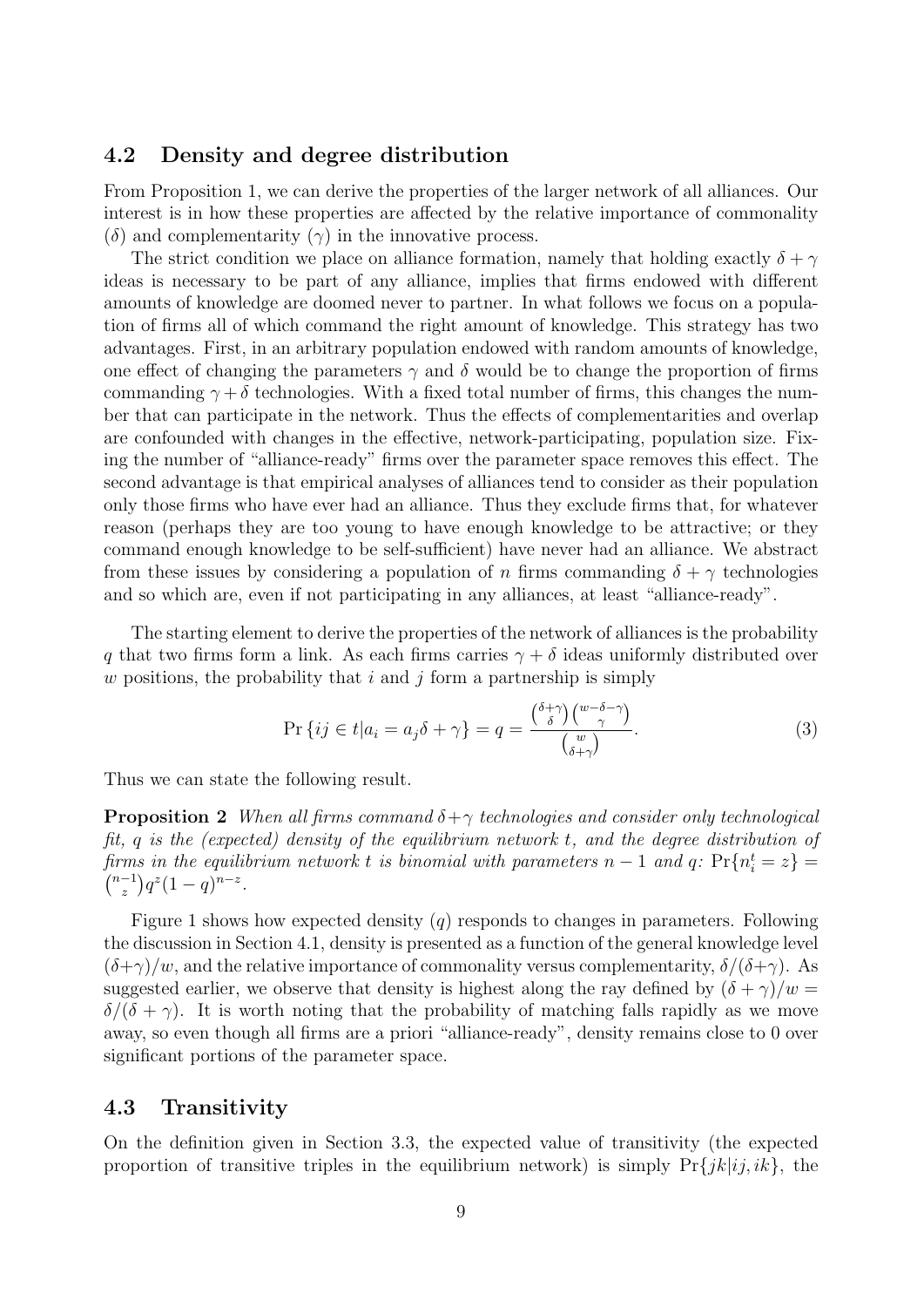

Figure 1: Density of the equilibrium network t as a function of  $(\delta + \gamma)/\omega$  and  $\delta/(\delta + \gamma)$ , all firms command  $\delta + \gamma$  technologies. Contours: 0.01, thin line; 0.1, thick line.

probability that *ik* forms conditional on *ij* and *ik* existing. From then we want to know whether the model produces excess transitivity compared to a random graph of the same density. Noting that in a random graph edges form independently, the probability that the third edge of a triangle forms conditional on two of its edges already existing is simply the probability that an edge forms. This in turn is simply  $q$ , the density of the random graph. So rescaled transitivity (the extent to which triangles occur relative to a "comparable" random graph) is simply  $Pr\{jk|ij, ik\}/q$ , with q defined in Equation (3). A ratio larger (smaller) than 1 indicates the presence (absence) of excess clustering, relative to a random benchmark.

**Proposition 3** When all firms command  $\delta + \gamma$  technologies, re-scaled transitivity in the equilibrium network is equal to

$$
\frac{\sum_{b=b}^{\overline{b}}\binom{\delta}{b}\binom{\gamma}{b}^2\binom{w-\delta-2\gamma}{\gamma-b}\binom{w}{\delta+\gamma}}{\binom{\delta+\gamma}{\delta}\binom{w-\delta-\gamma}{\gamma}^2},
$$

where  $\underline{b} = \max\{0; 3\gamma + \delta - w\}$  and  $\overline{b} = \min\{\gamma; \delta\}$ . Rescaled transitivity is significantly greater than one over much of the  $(\delta, \gamma)$  space, and is larger for smaller values of the complementarity parameter  $\gamma$ .

**Proof** Obtaining Pr  $\{ij, ik\}$  is straightforward: it is the probability of 2 independent events,  $\Pr\{ij, ik\} = q^2$ . The numerator  $\Pr\{ij|ik, jk\}$  is slightly less direct to compute. This time, write firms i, j and k's knowledge portfolios as a  $w \times 3$  matrix (firm i is the first column,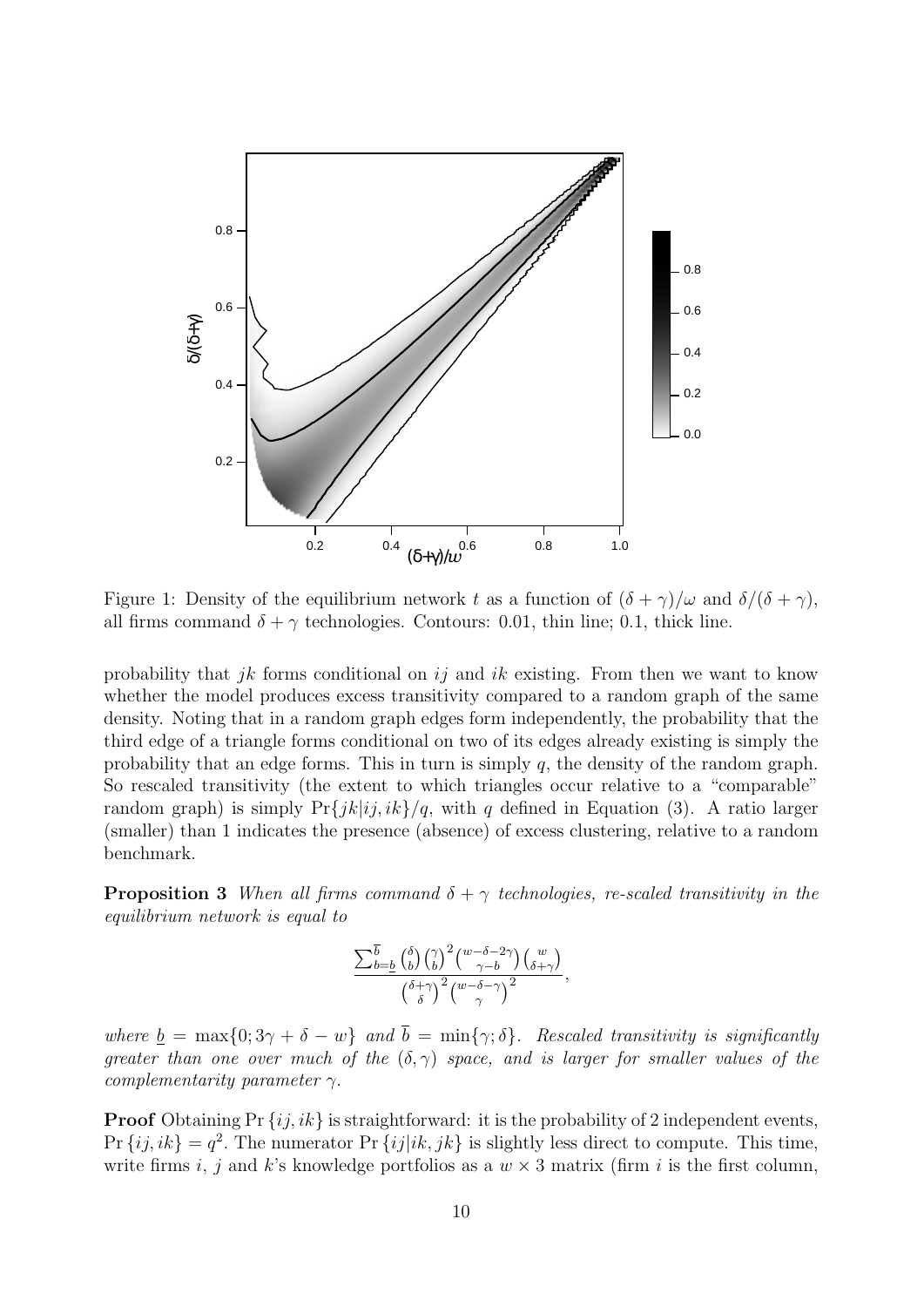etc.) and suppose there are  $\delta - b$  rows in the matrix written 111, with  $0 \leq b \leq \delta$ . Then the rest of the matrix is perfectly defined. There must be b rows of 110, b rows of 101 and b rows of 011 to ensure the right overlap between all pairs of firms. Then  $\gamma - b$  rows of 001,  $\gamma - b$  rows of 010 and  $\gamma - b$  rows of 100 so that the right complementarities between pairs are obtained. The remaining rows (of which there are  $w - \delta - 3\gamma + b$ ) must be written 000. How many ways there are to array the 1s held by all 3 firms so that  $\delta - b$  rows of the matrix are written 111 is a product of binomial coefficients, i.e.

$$
\frac{w!}{(\delta-b)!b!^3(\gamma-b)!^3(w-\delta-3\gamma+b)!}.
$$

As the 1s held by all 3 firms can be arrayed in  $\binom{w}{\delta+\gamma}^3$  ways, the probability that the knowledge matrix has  $\delta - b$  rows of 111 is written

$$
\frac{(\delta + \gamma)!^3 (w - \delta - \gamma)!^3}{(\delta - b)!b!^3 (\gamma - b)!^3 (w - \delta - 3\gamma + b)!w!^2}.
$$

Rearranging the factorials, representing them as binomial coefficients and invoking the law of total probability (the knowledge matrix can have from 0 to  $\delta$  rows written 111) the final result obtains as

$$
\Pr\left\{ij, ik, jk\right\} = \frac{\binom{\delta + \gamma}{\delta}\binom{w - \delta - \gamma}{\gamma}}{\binom{w}{\delta + \gamma}^2} \sum_{b = \underline{b}}^{\overline{b}} \binom{\delta}{b} \binom{\gamma}{b}^2 \binom{w - \delta - 2\gamma}{\gamma - b},
$$

where  $b = \max\{0; 3\gamma + \delta - w\}$  and  $\overline{b} = \min\{\gamma; \delta\}$ , so that all binomial coefficients are well defined. Finally the expected value of transitivity is

$$
\Pr\left\{jk\big|ij, ik\right\} = \frac{\sum_{b=b}^{\overline{b}} \binom{\delta}{b} \binom{\gamma}{b}^2 \binom{w-\delta-2\gamma}{\gamma-b}}{\binom{\delta+\gamma}{\delta} \binom{w-\delta-\gamma}{\gamma}}.
$$

From there, rescaled transitivity obtains directly by computing the ratio of  $\Pr\{ik|i; ik\}$ to q, the density of the graph.  $\blacksquare$ 

Figure 2 displays how transitivity (left panel) and the logarithm of rescaled expected transitivity (right panel) respond to changes in the general knowledge level  $(\delta + \gamma)/w$ , and the relative importance of commonality versus complementarity,  $\delta/(\delta + \gamma)$ . One contour of density  $(density=0.01)$  is superimposed on the two images, to show the parts of the parameter space where networks are both reasonably dense and clustered.

t

The results visible in Figure 2 are consistent with the intuitions developed in Section 4.1, about the role played by the magnitude and relative importance of commonality and complementarity. First, small values of  $\delta$  and  $\gamma$  sustain transitivity, as evidenced by the dark region close to the origin in the left panel of Figure 2. A move up in the  $((\delta+\gamma)/w, \delta/(\delta+\gamma))$ plane implies an increase in  $\delta$  and a simultaneous decrease in  $\gamma$ , yielding a decline of transitivity. A move down along the vertical axis yields a stronger response in the same direction of falling transitivity. These effects however interact with changes in density, and so it is interesting to look at the right panel in Figure 2, which presents rescaled transitivity.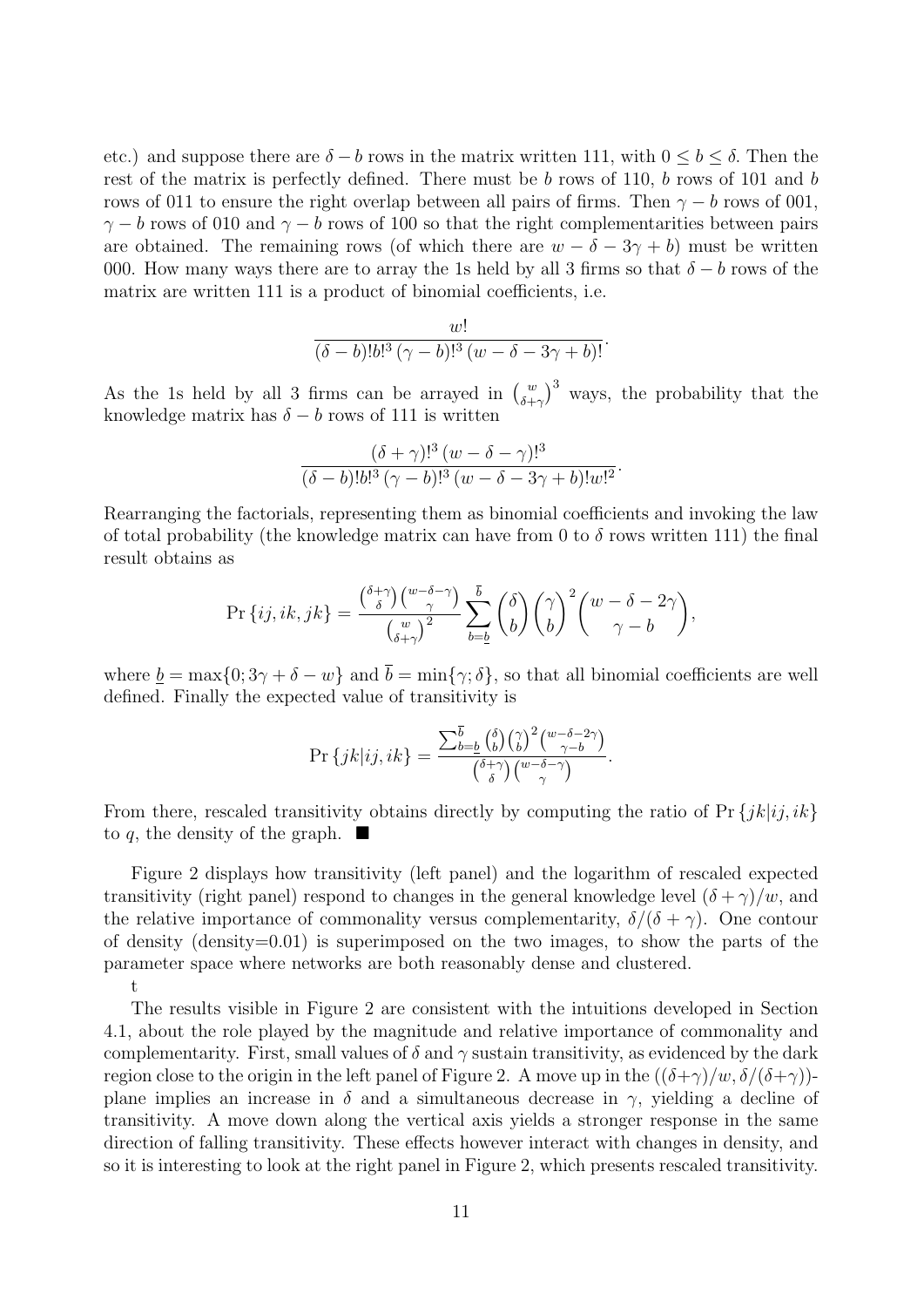

Figure 2: Left panel: Expected transitivity; white contour 0.25, black contour 0.1. Right panel: Logarithm of rescaled expected transitivity: thick contour line is rescaled transitivity=1; thin contour line is density=0.01. In the white area to the right of the figures, parameter values are such that triangles cannot form, and transitivity is not defined.

Here the main observation is that rescaled transitivity is monotonically increasing with  $\delta/(\delta + \gamma)$ . So once we disentangle changes in network density from changes in transitivity, the picture is modified. When the dominant consideration in partnering is commonality of knowledge rather than complementarity, the networks that arise are much more locally coherent than equivalent random networks. Rescaled transitivity is greater than one, and often much greater than one.

## 4.4 Distances

The second defining feature of a small world is a short characteristic path length, possibly approaching that of a random graph. The analytical derivation of the distance distribution is not possible in the model, however we are able to provide the following asymptotic result.

Proposition 4 As the number of firms in the industry increases, the diameter of the industry network approaches  $|\delta/\gamma|+2$ . When the network is connected, the limit is approached from above.

**Proof** Each firm in the industry is located at one point in a discrete knowledge space of size  $\binom{w}{\delta + \gamma}$ . All possible knowledge configurations are equally likely, so as the number of firms increases, the proportion of occupied nodes in the knowledge space approaches 1. Consider the limiting case of each point in knowledge space being occupied by at least one firm. We can construct a longest shortest path. Consider a source node that has all its knowledge in the first  $\delta + \gamma$  positions, and a target node that has its knowledge in the final  $\delta + \gamma$ positions. Reserve the first  $\delta + \gamma$  positions, then divide the remaining  $w - (\delta + \gamma)$  positions in sets of length  $\gamma$  starting from the right end, letting  $\xi(\langle \gamma \rangle)$  denote the remainder of the integer division. In Table 1 we record the number of 1s in each group of cells as we move from the source node to the target node through the nodes on the path. The movement down the table can be seen as moving  $\delta + \gamma$  1s from the beginning of the vector to the end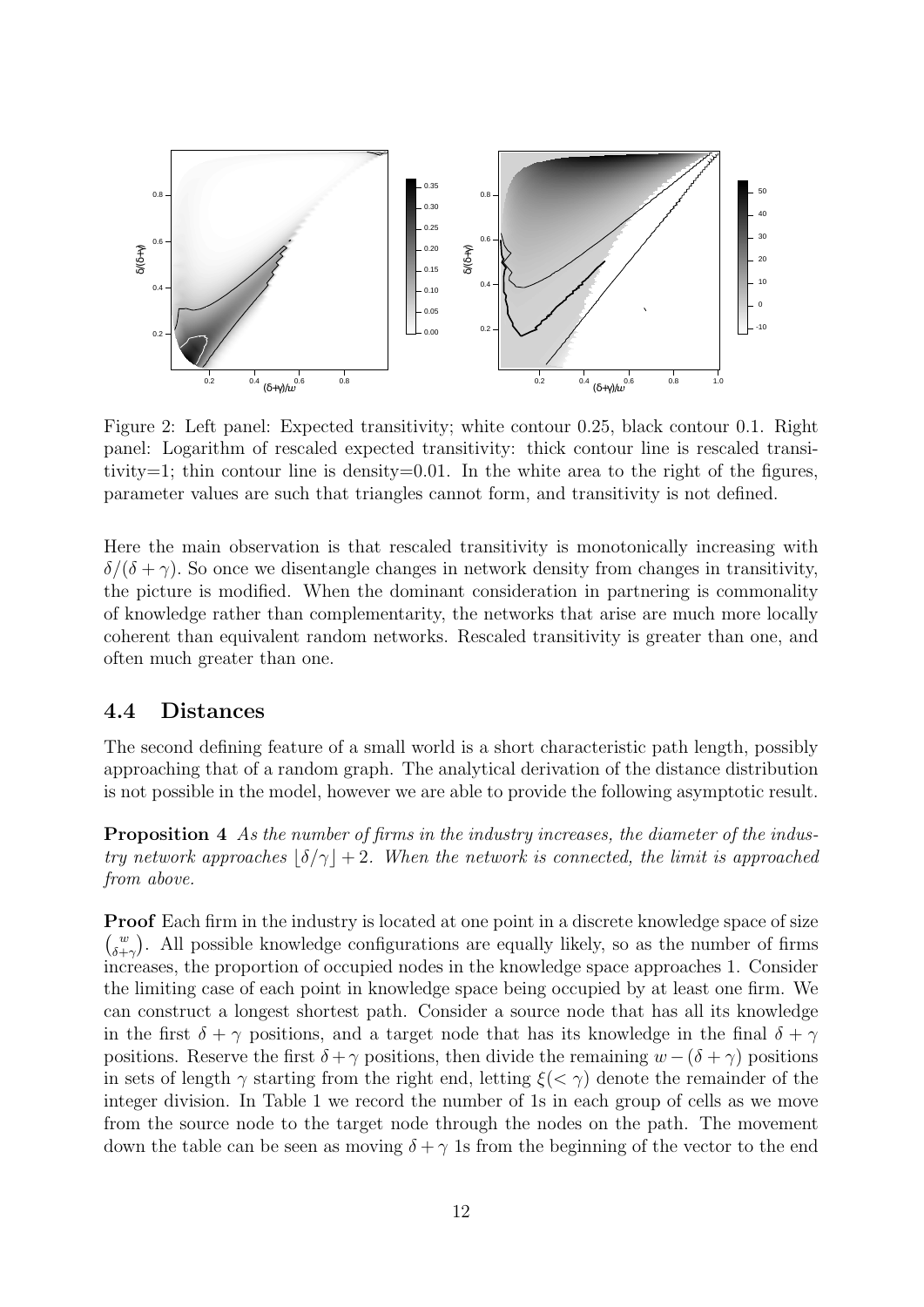| Number of ordered positions | $\delta + \gamma$                                                |  | $\gamma$ |  | $\gamma$ | $\gamma$                                                                       | $\cdots$ |  |  |  |
|-----------------------------|------------------------------------------------------------------|--|----------|--|----------|--------------------------------------------------------------------------------|----------|--|--|--|
|                             |                                                                  |  |          |  |          |                                                                                |          |  |  |  |
| Source firm                 |                                                                  |  |          |  |          | $\delta + \gamma = 0$ 0 0  0 0 0                                               |          |  |  |  |
| Firm 2                      | $\delta$ and $\delta$                                            |  |          |  |          | $0 \cdots \cdots 0 \quad 0 \quad \cdots \quad 0 \quad \gamma$                  |          |  |  |  |
| Firm 3                      |                                                                  |  |          |  |          | $\delta - \gamma = 0$ 0 0  0 $\gamma$ $\gamma$                                 |          |  |  |  |
| $\cdot$                     | continue until $\delta - v \gamma \langle \gamma \rangle$ , then |  |          |  |          |                                                                                |          |  |  |  |
| Firm $v+2$                  |                                                                  |  |          |  |          | $\delta - v\gamma$ 0   0 $\gamma$ $\gamma$ $\gamma$ $\gamma$                   |          |  |  |  |
| Target firm                 |                                                                  |  |          |  |          | 0 0 $\cdots$ 0 $\gamma$ $\delta - v\gamma$ $\cdots$ $\gamma$ $\gamma$ $\gamma$ |          |  |  |  |

Table 1: Constructing a longest shortest path.

of it, moving at most  $\gamma$  at a time. Moving exactly  $\gamma$  will permit link formation between adjacent rows of the table.

As a result, the path from source to target has length  $v+2$ , where v is the largest integer such that  $\delta - v\gamma < \gamma$ , i.e.  $v = |\delta/\gamma|$ , hence the result. The longest pairwise distance is obtained as the integer part of the ratio of knowledge commonality to complementarity increased by 2. This is the limiting case in which there is at least one firm at every point in knowledge space. As population size falls, points in the knowledge space are vacated. Considering any source-target pair, if a point on the constructed path is vacated, the path will be impossible to implement. If this does not disconnect the graph, the shortest path between source and target will increase.

What we observe here is that the short characteristic path lengths arise from the interaction of the knowledge space with the alliance-formation rule. In contrast to much of the literature, it does not arise from the effects of indirect benefits. In Jackson and Wolinsky's (1996) connections model and its descendants, nodes receive benefits from nodes at all finite distances in the graph, but benefits that decay with distance. This provides in incentive for each node to ensure that it has short paths to all other nodes, implying incentives for at least some nodes to create shortcuts. In our model, there are no indirect benefits: benefits to a firm arise only from innovation taking place along a single link.

For the finite case we treat the issue numerically. At each point in the  $(\delta, \gamma)$ -(integer)plane, we generate 100 random networks and record the average distance among reachable pairs. Values of  $\delta$  and  $\gamma$  such that there are no reachable pairs (i.e. when the graph is empty) do not contribute to the set of observations. Using the average density of those 100 networks, we also generate 100 random networks of that expected density, and record for them the average distance among reachable pairs. Re-scaled path length at each point in the  $(\delta, \gamma)$ plane is the ratio of those two path lengths. We then pool the data and build a frequency histogram, as shown in Figure 3.

The bulk of the distribution is concentrated around 1, indicating a structure with distances very similar to those of an equivalent random graph over the entire relevant parameter space.

It is worth emphasizing that the asymptotic result predicts a diameter which does not depend on  $w$ , the total number of pieces of knowledge in the industry, or  $n$  the industry size, but solely on the relative importance of commonality and complementarity. The fact that the asymptotic diameter does not scale with  $n$  but rather has a finite limit makes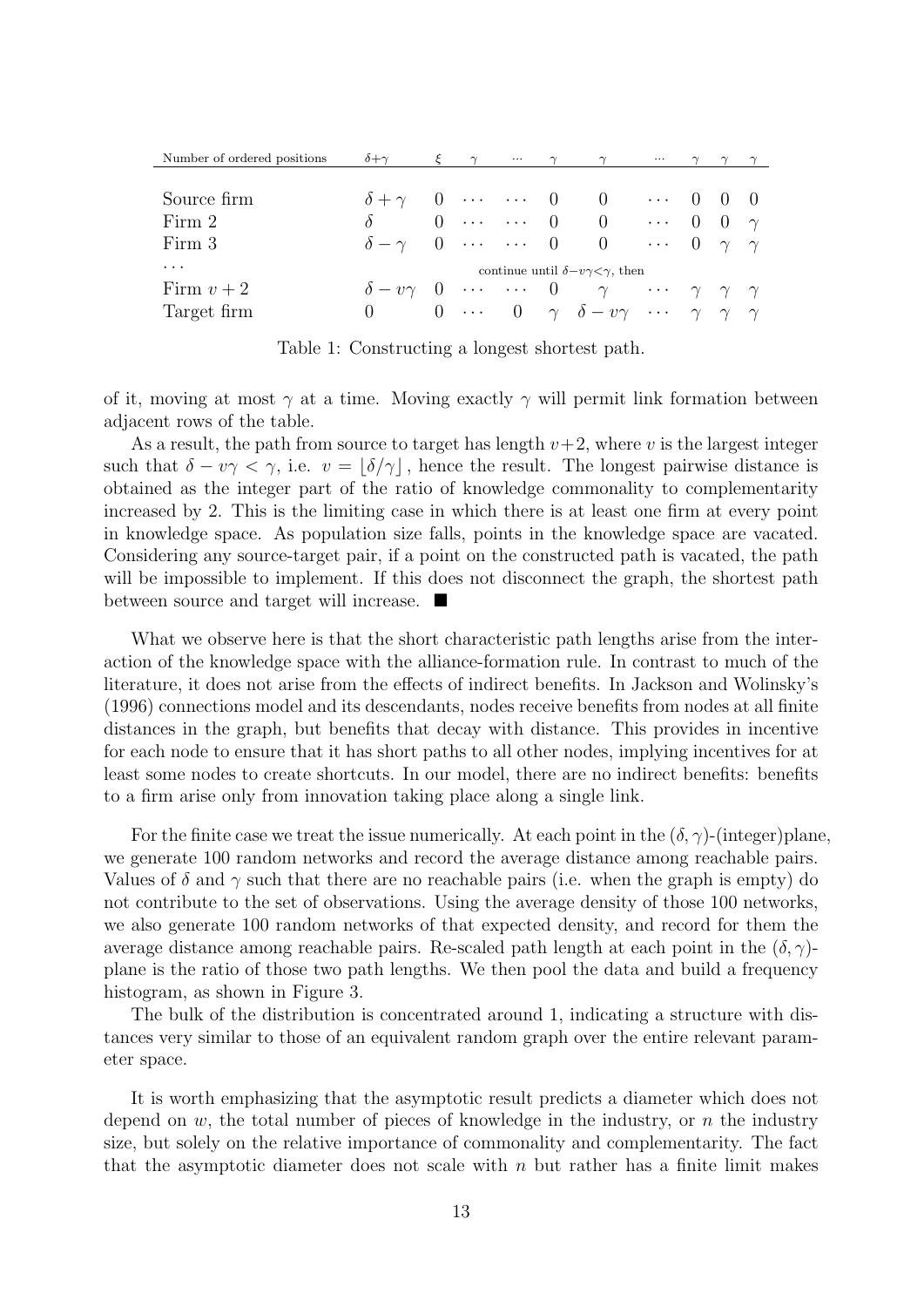

Figure 3: Frequency distribution of re-scaled distance between reachable pairs over the  $(\delta, \gamma)$  plane, all firms command  $\delta + \gamma$  technologies.

the network a small world in a very strong sense. Finally, the asymptotic results also emphasize that rescaled transitivity and diameter (and so presumably characteristic path length) respond similarly to changes in  $\delta$  and  $\gamma$ . We have seen in the previous section that increasing  $\delta$  and simultaneously decreasing  $\gamma$  increases rescaled transitivity. We have just seen now that  $\gamma$  negatively influences characteristic path length, while  $\delta$  has a positive influence. The same will happen to rescaled characteristic path length. So there might be a mild tension between the two measures, at least in the asymptotic case, when it comes to assessing the presence of a small world.

## 4.5 Small worlds?

While there is no consensus regarding a statistical definition of a small world, a commonly used statistic is the ratio of re-scaled transitivity to re-scaled characteristic path length. Ratios significantly larger than one indicate the presence of a small world. In Figure 4 we plot the values of this ratio against network density for all relevant  $(\delta, \gamma)$  combinations. In addition, we use different markers depending on whether the point lies above or below diagonal in the  $(\delta/(\delta + \gamma), (\delta + \gamma)/w)$ -plane. We can observe two things from this figure. First, small worlds are only present when the network is not dense. This is in fact consistent with the general observation that small worlds (and many empirically observed networks) are quite sparse. Second we observe here the importance of complementarity versus commonality in determining network structure. When strong complementarity in partners' knowledge stocks is necessary for an alliance to succeed  $(\delta/(\gamma + \delta))$  is small) few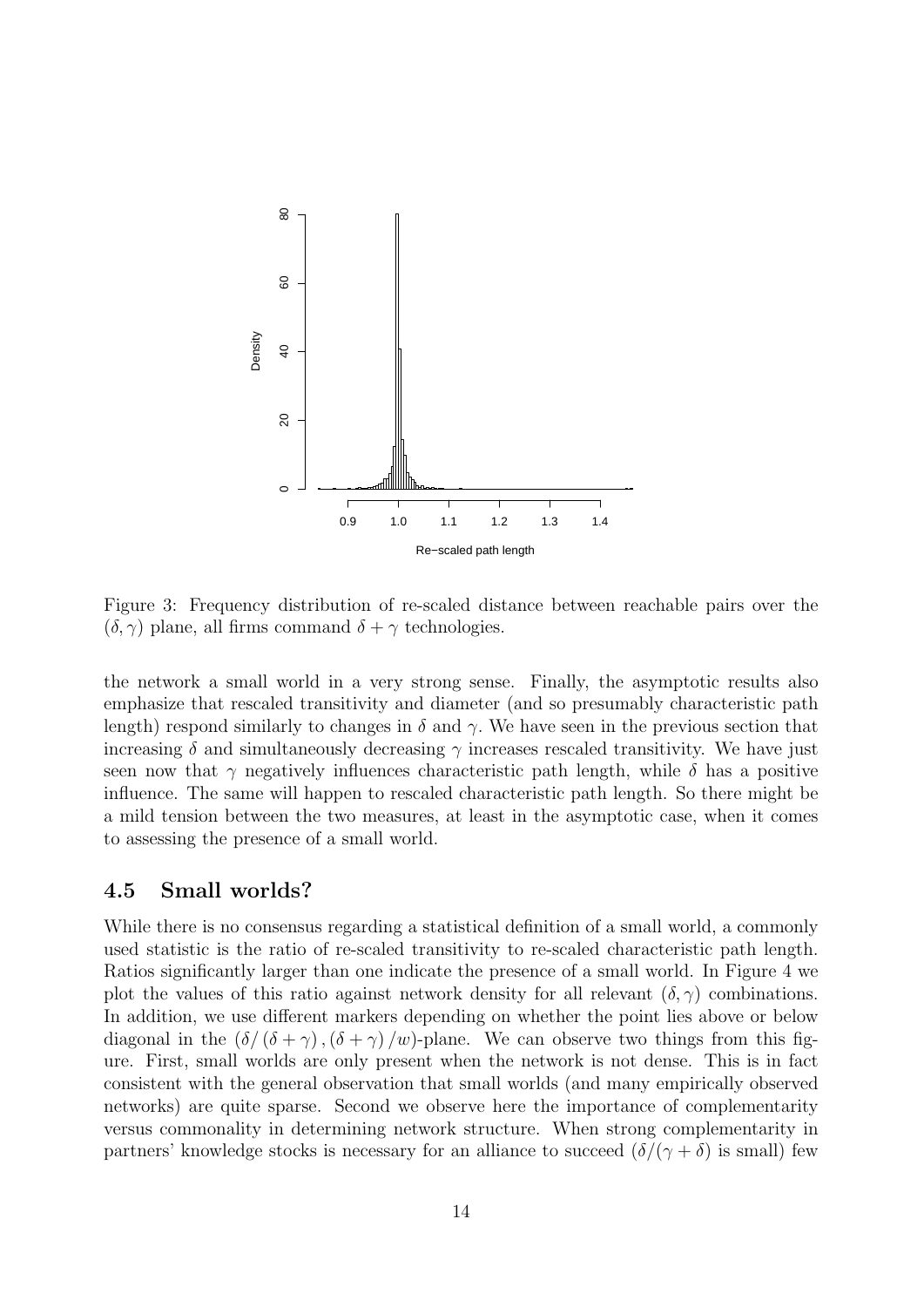triangles form and transitivity is low: small worlds are not present. At the other extreme, when commonality in knowledge is necessary for success  $(\delta/(\gamma + \delta)$  is large) small worlds do form, again provided the network is not too dense.



Figure 4: Ratio of re-scaled transitivity to re-scaled average path length as a function of network density, partitioned on  $\delta/(\delta + \gamma) \lessgtr (\delta + \gamma)/w$ .

We observe that focussing the alliance decision on technological fit produces networks which are highly clustered relative to equivalent random graphs. These networks also have path lengths that are close to those in equivalent random graphs. The degree distribution does not display power law properties: it is binomial and so is skewed to the right, but with an exponential tail. All together, these results permit us to state that technological fit, which is the stated aim for strategic alliance participants, is a strong explanatory factor for observed, small world, network architectures. More sophisticated network motives, which would involve indirect effects and attempts by firms to manipulate the larger network beyond their immediate set of alliances are unnecessary.

## 5 Equilibrium networks with competition

The model just developed assumed no competition. Partner choice and equilibrium networks were restricted only by knowledge constraints. Now we turn to a case in which market considerations play a role. We examine a situation of extreme competition, in which one and only one alliance will be profitable ex post. All firms compete for the same discovery, and the first partnership that innovates obtains a patent and receives monopoly profits, while other firms get nothing. The essential issue in this section is how competition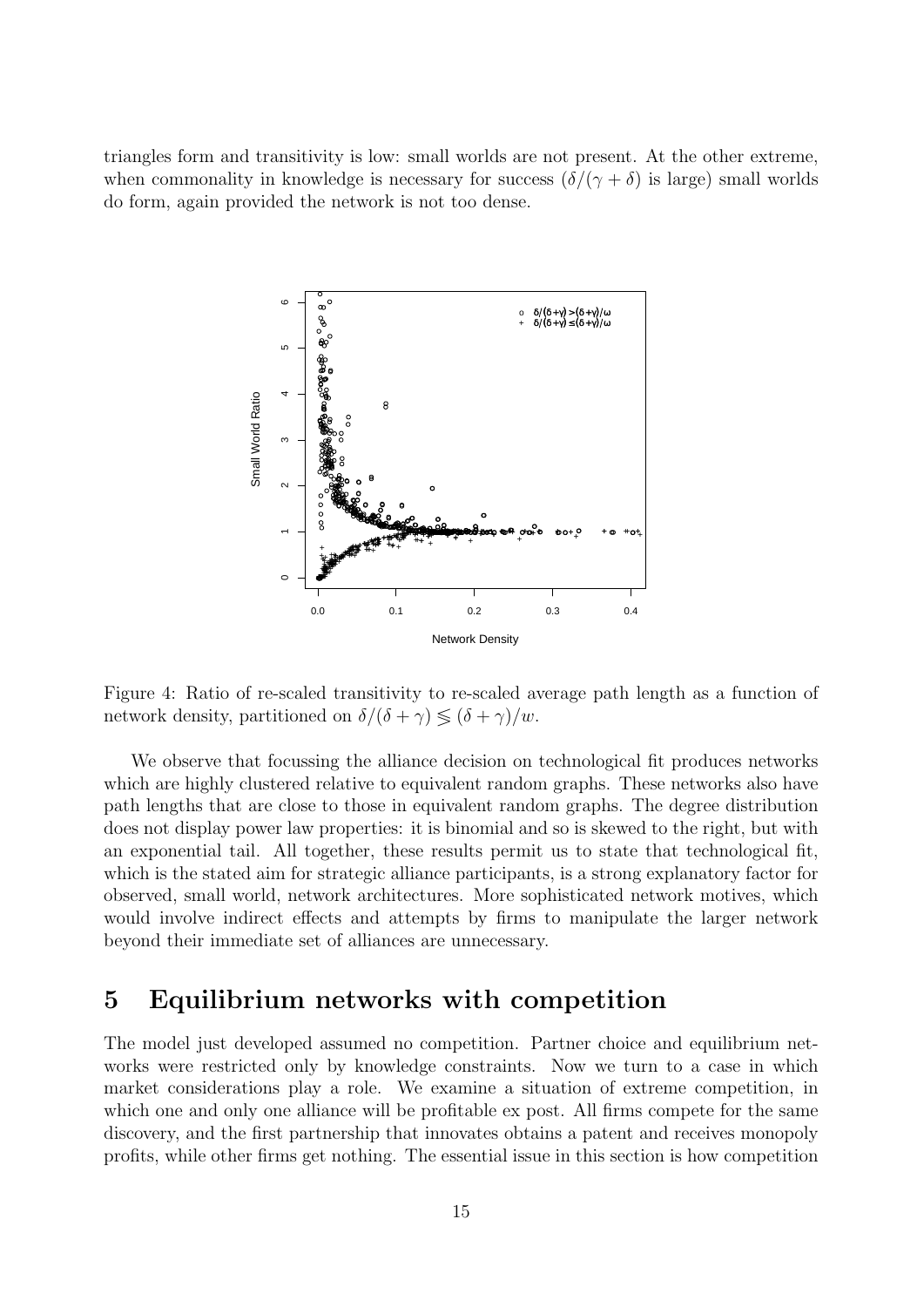affects the equilibrium network, using the no-competition case as a benchmark. In effect, competition will add partner selection constraints, and we examine how they interact with the knowledge constraints discussed earlier, i.e. the relative importance of commonality (δ) versus complementarity  $(\gamma)$  in the innovative process.

## 5.1 Competition in networks

Actors in any alliance network are not only part of a network, they are also part of an industry which may involve inter-firm competition. This observation, while widely acknowledged, seldom appears in the empirical literature on alliances. In some industries, such as pharmaceuticals, the competition between partners in many alliances is quite attenuated (for example an alliance between a dedicated biotech firm and a big pharma firm may involve no competition on any market at all) while in others, such as micro-electronics or automobiles, partners in an alliance are often very direct competitors, even in the market for the outputs of the alliance. Theoretical papers tend to include a post network formation stage of competition. It is so in the literatures on coalition formation (see Bloch 1995; Joshi 2008 and references therein) and on more general R&D networks (Goyal and Joshi 2003 and 2006). Typically these papers find that the degree of competition is central in determining which network architectures are observed at equilibrium. Goyal and Joshi (2003) find that dominant group architectures (the equilibrium network consists of a complete sub-component plus singletons) are often stable structures. Small world features were not the object of their study though. Goyal and Joshi (2006) mention patent races as examples of "playing-the-field" network games (games with specific externalities across the links of a given player, and across links of different players). Our model however is quite different due to the constraints imposed by technological fit, in addition to those stemming from pairwise stability.

## 5.2 Strategies and equilibrium

We assume that firms are engaged in a patent race with no discounting. In essence, any innovation project will succeed so the project that has a positive return is merely the first one to succeed. We assume that projects undertaken are in every relevant respect identical, so the probability that any particular project is the first to succeed is simply one over the number of projects. Thus the expected profit function for firm  $i$  in the (market) network  $m$  is simply

$$
\pi_i^m = \frac{n_i^m}{E^m} - cn_i^m.
$$

Recall that there are no indirect benefits in the model, thus a link between misfits will never be observed in equilibrium as it creates no value and carries a cost. So  $\pi_i^m = (1/E^m - c) n_i^m$ , with the understanding that a link only forms between technologically fit players. Denoting  $A_i$  the number of alliances not involving i,  $A_i^m = E^m - n_i^m$  in the network m, we have  $\pi_i^m = f(n_i^m, A_i^m) - cn_i^m$ , which depends only on the number of the firm's links and the (halved) aggregate number of links of other firms in the industry. In Goyal and Joshi's (2006) terminology, the game is a playing-the-field game. As they point out, the classical patent race is also a playing-the-field game. The difference between the game here and the example they consider is that in their case firms are the locus of innovation, whereas in our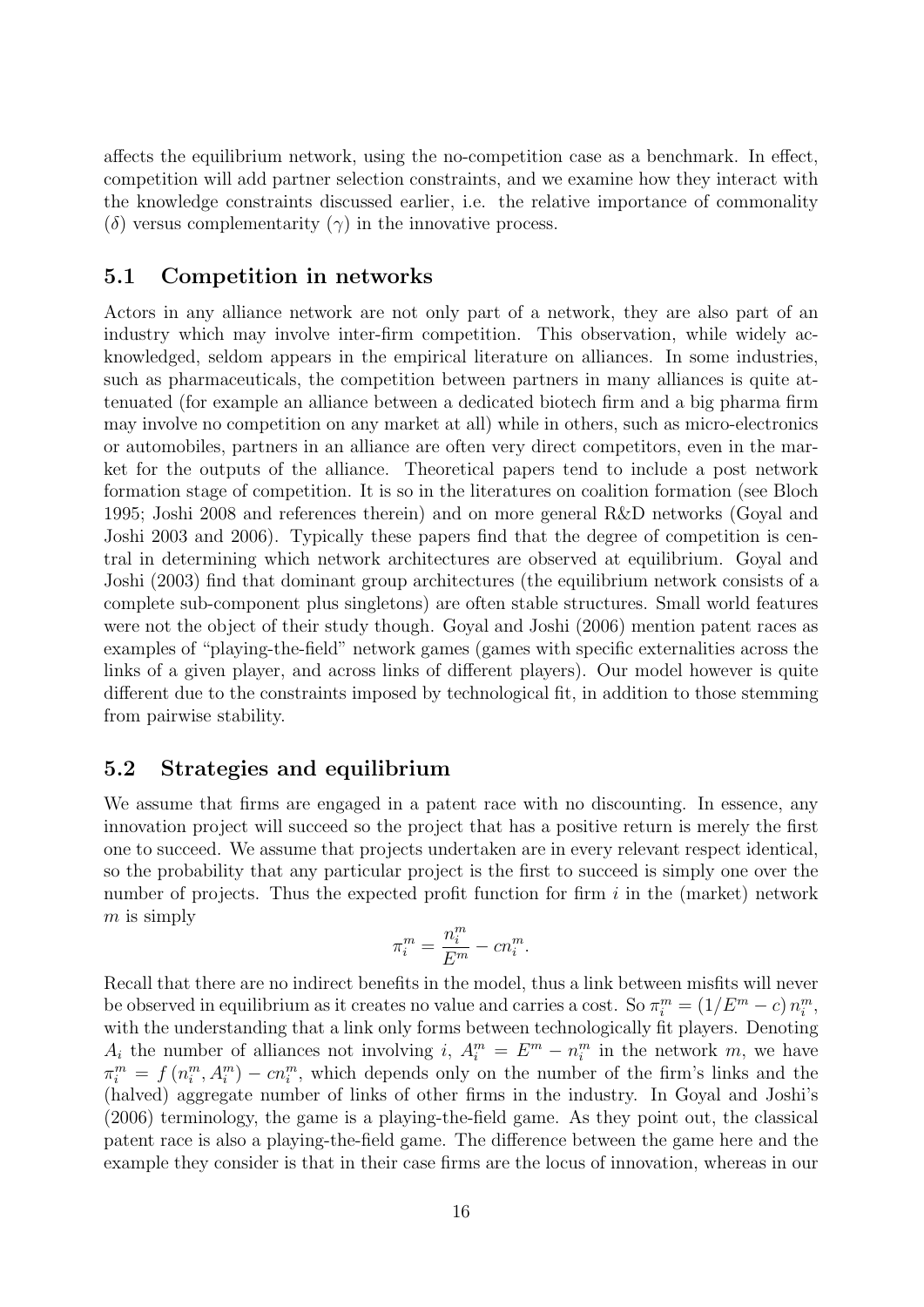case it is the partnerships themselves. The aggregate revenue  $f(z, A)$  is concave in own links, i.e.  $f(z+1, A) - f(z, A)$  is decreasing with z, and satisfies the strategic substitutes property that  $f(z+1, A') - f(z, A') < f(z+1, A) - f(z, A)$  when  $A' > A$ . The game thus represents a situation in which there is a positive externality across the links of a given firm, and a negative externality across the links of different firms.

If technological fit is not an issue, i.e. firms can form all the partnerships they wish to form, then (as in Goyal and Joshi, Proposition 3, p. 329) a symmetric network<sup>5</sup> with degree  $d^* \in \{1, \ldots, n-2\}$  is pairwise stable if

$$
\frac{2(n-2)}{n\left(nd^*+2\right)} < c < \frac{2\left(n-2\right)}{n\left(nd^*-2\right)}.\tag{4}
$$

In general, however, other pairwise stable structures can exist for  $c$  in the right interval, and not all values of c fall in an interval which can take the form required by Condition 4. We do not attempt an exhaustive characterization of the equilibrium networks, and will turn instead to numerical experiments. We can however observe that in the full setup in which firms are both constrained by knowledge fit and pairwise stability, the following result obtains readily.

**Proposition 5** The equilibrium market network m is always less dense than the technology network t. In addition, if Condition  $\lambda$  holds so that there exists a symmetric equilibrium network of degree  $d^*$ , then (a) if  $\max\{n_i^t; i \in N\} \leq d^*$  then the technology network t is a market equilibrium network; (b) if  $\min\{n_i^t; i \in N\} \geq d^*$  then one (of possibly many)  $equilibrium$  market networks is symmetric with each firm having exactly  $d^*$  alliances.

Proof All potential links are in the technology network t. Either all are pairwise stable, or there are firms forced by profit maximization to drop a subset of their links in  $t$ , in which case there can only be fewer links in total.

Suppose c satisfies Condition 4, and  $n_i^t \leq d^*$ ,  $\forall i \in N$ . No pair of firms can add a link. Does a firm want to sever a subset of its links? For any  $i \in N$ ,  $A_i = \left(\sum_{j \neq i} n_j^t - n_i^t\right)/2$  $(n-2)d^{*}/2 = A$ . Using the strategic substitutes property and concavity in own links,  $\gamma(n_i^t, A_i^t) - \gamma(n_i^t - 1, A_i^t) \ge \gamma(n_i^t, A) - \gamma(n_i^t - 1, A) \ge \gamma(d^*, A) - \gamma(d^* - 1, A) > c$ , i.e. no firm is willing to drop links.

Suppose c satisfies Condition 4, and  $n_i^t \geq d^*$ ,  $\forall i \in N$ . The technology constraints are not binding and so the symmetric equilibrium of degree  $d^*$ , which we know to be stable, can be formed by firms.  $\blacksquare$ 

Integrating the constraints of pairwise stability and knowledge fit makes the problem very complicated to solve mathematically. The reason is that some firms are bound by the pairwise stability constraint (those who have many partners in the knowledge network t) and some are bound by the knowledge matching constraint (those with few partners in the knowledge network  $t$ ). We thus resort to a simple, edge-by-edge addition algorithm to randomly generate equilibrium networks starting from the technology network t. An equilibrium market network  $m$  will obtain as a subset of the set  $t$  of potential links.

<sup>&</sup>lt;sup>5</sup>Note that for a symmetric network g of any degree  $d^*$  to be possible, the number of players n cannot be odd:  $E^g = nd^*/2$  is guaranteed to be an integer number for all integer value of  $d^*$  only if n is even.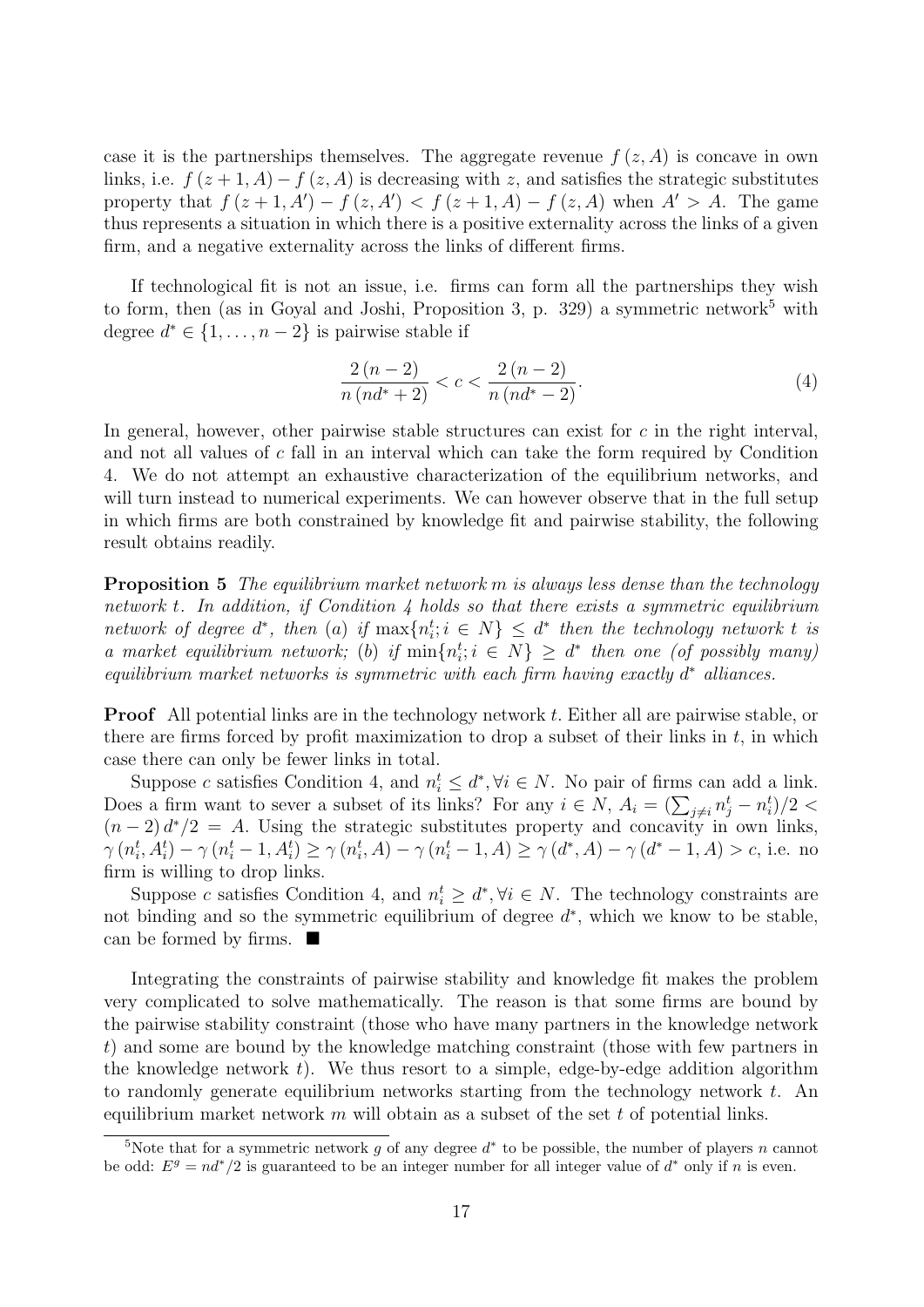Starting with an empty network  $m_0 = \{\varnothing\}$ , we draw links at random from the technology network t and incrementally add them to the market network. At step s, since  $m_{s-1}$  only contains links between fit partners, we pick a random link in  $t - m_{s-1}$ , check that it is marginally profitable and add it to  $m_{s-1}$  to form  $m_s$ , the current market network. We then recalculate  $A_i^{m_s}, \forall i \in N$ . At this stage, we make use of the strict quasi-concavity of the profit function to informally define the "best-response" of firm i as  $b_i^{m_s} = b_i^{m_s}(A_i^{m_s}) =$  $-A_i^{m_s}+\sqrt{A_i^{m_s}/c}$ . As either  $\lfloor b_i^{m_s} \rfloor$  or  $\lceil b_i^{m_s} \rceil$  is the optimal number of partners for firm i in  $m_s$ , we check that no firm exceeds it best response. If such a firm is found, one of its links is randomly deleted to remove the violation. We repeat this process until no more links can be added. This creates a network that satisfies the constraints of knowledge fit and pairwise stability.

#### 5.3 Density and degree distribution

Using the algorithm described above, or each  $(\delta, \gamma)$  pair, we generate equilibrium networks and pool the observations to construct our estimated distribution. Industry size is set to  $n = 100$ , while the knowledge universe has size  $w = 100$ .

Figure 5 displays the degree distributions of the technology network and of the market network in 4 different environments. In each of them, we provide the degree distribution in the technology network  $t$ , and 3 degree distributions obtained for 3 different values of c, to illustrate the influence of cost on the properties of the equilibrium networks. Each distribution represents the average behaviour of 200 instances of the technology network and its attendant market network.

The upper panels of Figure 5 correspond to areas of  $(\delta, \gamma)$ -plane where the network is dense:  $\delta/(\delta + \gamma) \approx (\delta + \gamma)/w$ . The left panel corresponds to  $(\delta, \gamma) = (25, 25)$ , a context in which firms know much of the relevant knowledge in the industry, the demand on both commonality and complementarity. The right panel corresponds to  $(\delta, \gamma) = (9, 21)$ , a situation in which knowledge is more scarce and the demand on complementarity is strong relative to that on similarity.

The lower panels in Figure 5 correspond to off-diagonal situations and thus sparse industry networks. The lower left panel is a situation in which  $\delta/(\delta + \gamma) < (\delta + \gamma)/w$ , with  $(\delta, \gamma) = (25, 27)$  while the right panel depicts a situation on the other side of the diagonal, with  $(\delta, \gamma) = (9, 17)$ .

In each of the panel we observe in principle three types of distributions: those whose mass is highly concentrated around a single value; those which mimic the technology distribution almost exactly; and those which mimic the technology distribution (less exactly) up to a certain value, and then concentrate mass at that value. The explanation is that there are in principle two types of firms: those whose networking behaviour is constrained by knowledge, and those whose behaviour is constrained by profit maximization. If the technology network is dense, most of the firms will be constrained by profit maximization, and so we will see the mass of the distribution concentrated around the profit-maximizing degree (in many of the 200 realizations, the symmetric equilibrium emerges). If the technology network is sparse, it provides the constraint, and in the extreme case, the competition network is the technology network, and so the degree distributions lie on top of each other. In the intermediate case, in the same network, some firms are constrained by knowledge fit, and others are constrained by profit maximization. Here we see a combination of the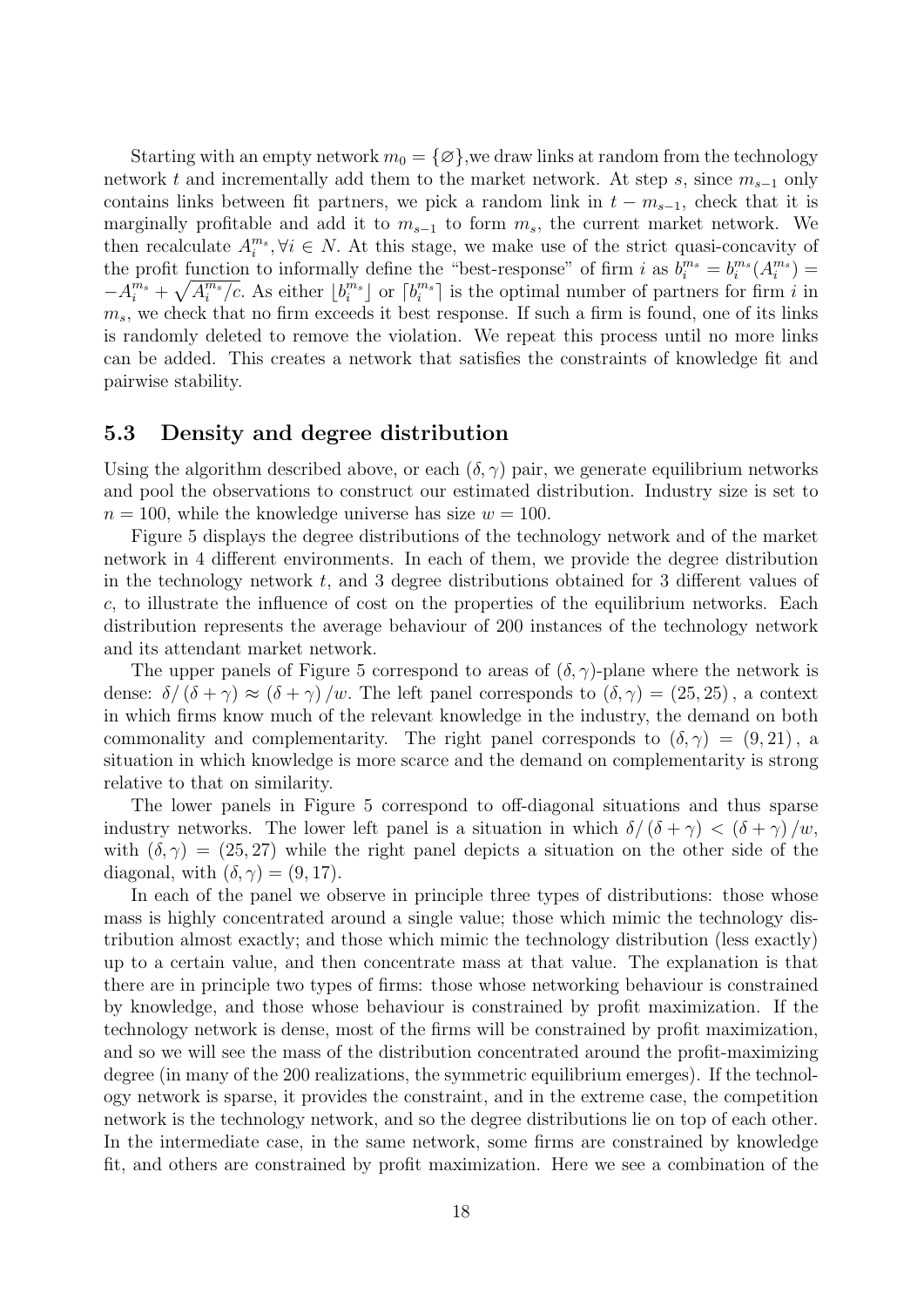

Figure 5: Degree distributions for different parameter values. Curves that cannot be seen lie on top of the technology network distribution.

two effects.

The effect of c, the cost per alliance, is to change where the profit maximization constraint binds. That is, higher values of c imply that the optimal number of alliances will fall, so we see a departure from the technology degree distribution at lower values. When c is low, the profit-maximizing number of partnerships is high, so all firms will "take all the partners they can get", and so the degree network is identical to the technology network.

## 5.4 Small worlds

The technology network showed small world properties over significant parts of the parameter space. Adding competition does not destroy this result. Small worlds remain, and more specifically, small worlds remain in the parts of the parameter space where they emerged when competition was absent. To facilitate comparison with our benchmark case,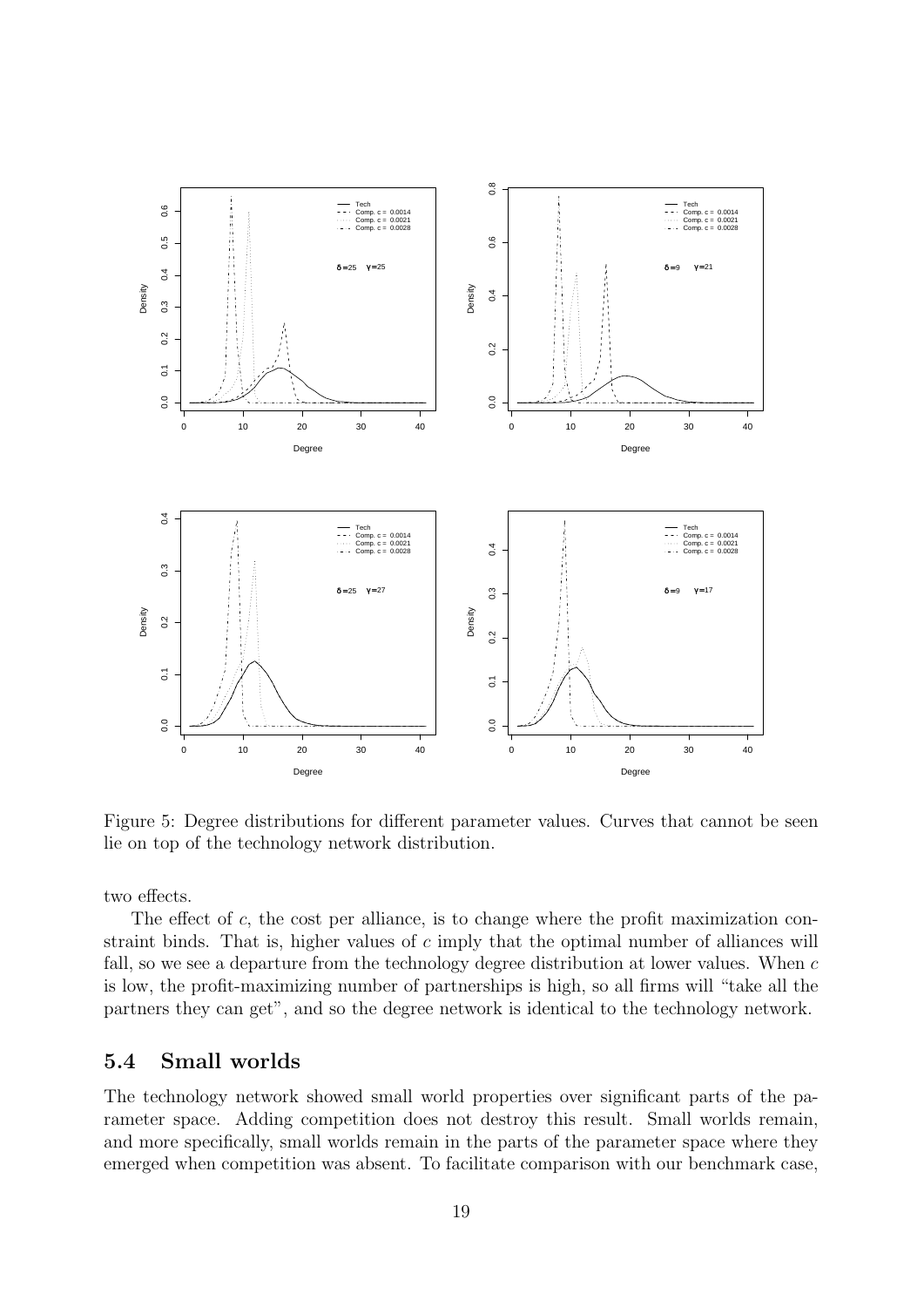we show ratios for the statistics in the technology case to those in the network case. For each point in the parameter space we compute the technology to competition ratio, and plot histograms of that ratio. We do this for raw and rescaled transitivity and average pairwise distance, as well as for the small world ratio itself.



Figure 6: Comparing competition with no competition: ratios of path length and transitivity over the parameter space.

The upper right panel of Figure 6 shows a frequency distribution of the ratio of transitivity in the two regimes, over the entire  $(\delta, \gamma)$ -plane. Most values of this ratio are very close to one, as expected. The removal of some links drives transitivity down in a relatively mechanical way. The same obtains when rescaled transitivity is considered in the lower right panel, the ratio of the competition to no competition cases being centered around 1, though more dispersed than the ratio of raw measures.

Turning to pairwise distances, we can observe in the upper left panel of the figure that competition also has essentially no effect on average path lengths. The explanation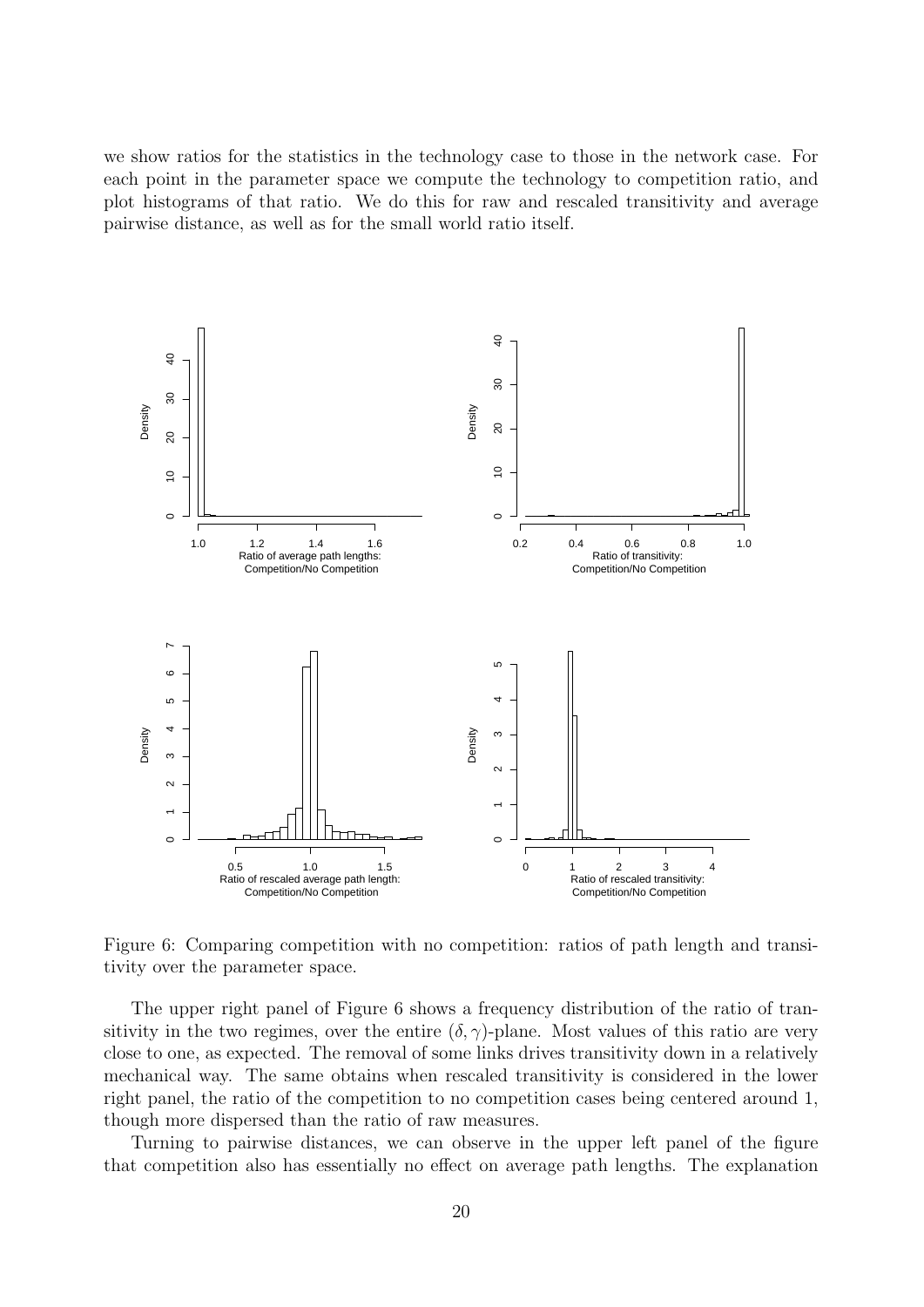here is that there are many shortest paths between any pair of nodes. Thus the effect of introducing competition, which is to remove edges relative to the no-competition case, does not, except in relatively rare instances, remove all of the shortest paths. Thus competition has essentially no effect on average path length, and any effect it has is to increase path length. The effect would be marked only if competition brought density way below that the technology network. The same picture obtains when rescaled average pairwise distance is considered in the lower left panel, most of the mass of the distribution lying close to 1.



Figure 7: Comparing competition to no competition case: ratio of the small world ratio over the parameter space.

From this we can conclude that competition, even at its most punishing, does not have a big effect on network architecture insofar as small-world aspects are concerned. Density is smaller always, but clustering and short distances are preserved. And this in turn is preserved in Figure 7 which computes the ratio of small-world ratios in the competition to no-competition cases: again the mass lies mostly around 1.

## 6 Conclusion

In this paper we have proposed and analyzed a simple model of alliance formation and joint innovation in which we have assumed that firms must reach a precise balance between commonality and complementarity in order to jointly innovate. Small worlds arise because firms have two essential characteristics. First, firms are heterogenous. They hold different technological endowments, and seek partners with whom to assemble these technologies in the right portfolio. This will imply random graph features, and specifically short distances,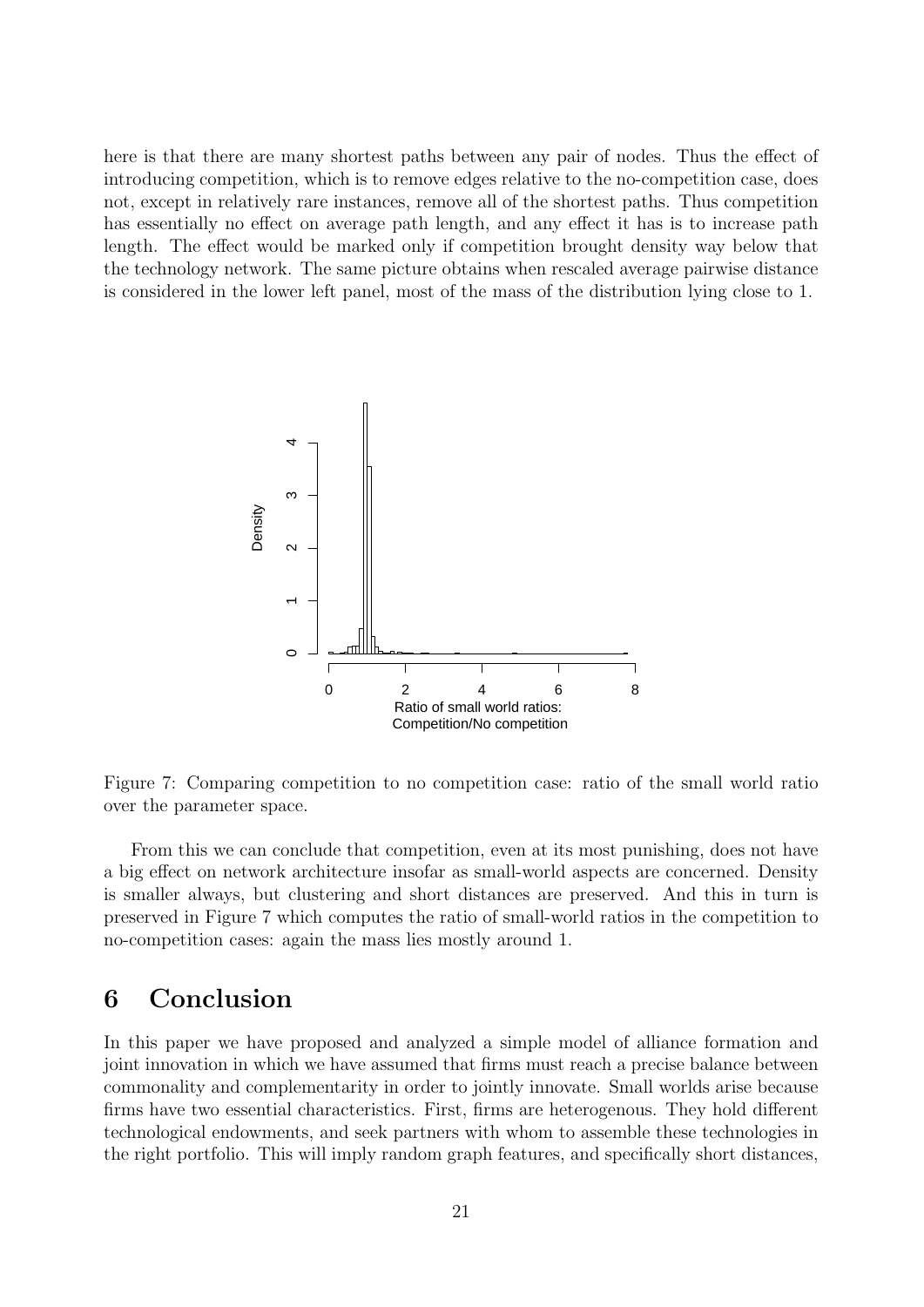for the equilibrium network. But this is not enough yet. In addition to holding random knowledge endowments, firms act strategically. They take into account the cost and benefits from each potential alliance, and the behaviour of other firms in the network when it is relevant. This behaviour will create local correlation in the alliance decisions, and thus a tendency for the equilibrium to display excess clustering or transitivity. This tendency is strongest when similarities are much more important than complementarities in the innovation process, that is, when what we share matters more than where we differ. It is this combination of a random process of knowledge assignment and thus location in a knowledge space, and firms' strategic decision to ally only with profitable — here meaning relatively more similar than dissimilar — partners which creates small worlds in equilibrium.

It is worth emphasizing that we obtain small world results without assuming spillovers or any other indirect, possibly long-distance effect. So the mechanism at work to lower the diameter of equilibrium networks is fundamentally different from the more "traditional" incentive to create a shortcut to capture value created far away in the graph. Also the reason why there is clustering is a very simple and general one of "transitivity of attractions", a feature suggested but not formalized in Granovetter's (1976) seminal paper.

With this model we capture the idea that when a firm makes a strategic alliance it is interested in technological fit with its partners. With respect to the strategic management literature, it is worth emphasizing that we recover the properties of observed alliance networks — small worlds with skewed link distributions — ignoring entirely issues of social capital. This suggests that models of link formation (and hence network emergence) that ignore technology may be missing something important. Again, one thing we observe, though, is that the high values of clustering characteristic of small worlds are not present when  $\gamma$  is high. That is, when the requirement for reciprocal complementarities is very strong, clustered networks do not emerge. One conclusion to draw here is that in empirically observed networks, which tend to have high clustering, the need for this type of complementarity must be weak.

The second part of the model introduces competition following innovation. The basic idea is that of a patent race in which all alliances compete for the patent on a unique innovation. Introducing this aspect, which tends not to be present in empirical studies of network formation, has predictable effects, the most important one being to lower network density. By and large, though, the introduction of competition does not have a big effect on network structure. Here we can conclude that it may be safe to leave this feature out of our investigations without doing much damage to our understanding.

## References

- [1] Ahuja, G. (2000) "Collaboration networks, structural holes and innovation: A longitudinal study" Administrative Science Quarterly, 45, 425-455.
- [2] Ahuja, G. and R. Katila (2001) "Technological acquisitions and the innovation performance of acquiring firms: A longitudinal study" *Strategic Management Journal*, 22, 197-220.
- [3] Amaral, L.A., A. Scala, M. Bartelemy and H.E. Stanley (2000) "Classes of Small-World Networks" Proceedings of the National Academy of Science, 111, 49-52.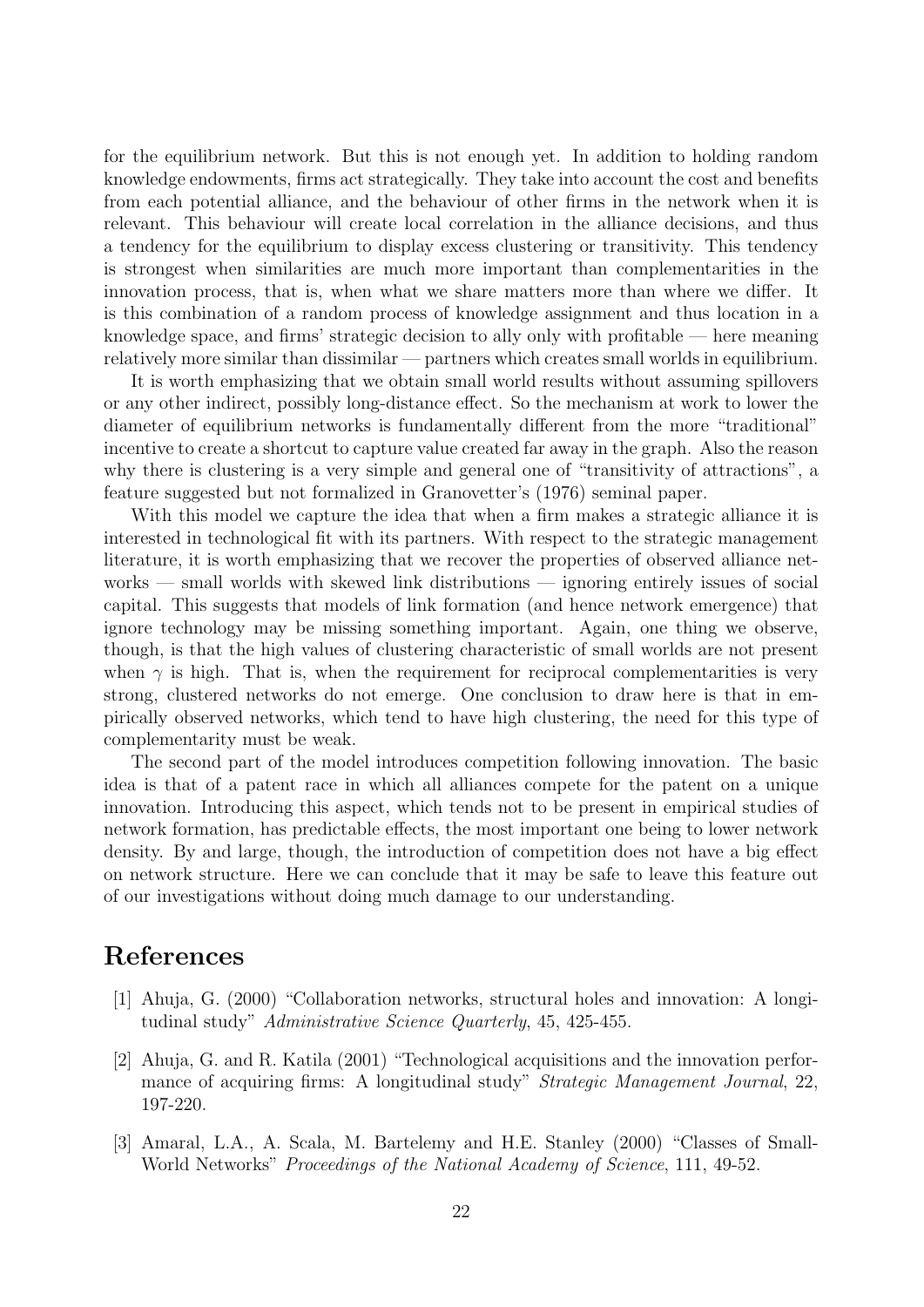- [4] Balconi, M., S. Breschi and F. Lissoni (2004) "Networks of inventors and the role of academia: An exploration of Italian patent data", Research Policy, 33, 127-145.
- [5] Barabasi, A.L. and R. Albert (1999) "Emergence of Scaling in Random Networks", Science, 286, 509-512.
- [6] Baum, J.A., A.V. Shipilov and T.J. Rowley (2003) "Where Do Small Worlds Come from?" Industrial and Corporate Change, 12, 697-725.
- [7] Bloch, F. (1995) "Endogenous Structures of Association in Oligopolies", Rand Journal of Economics, 26, 537-556.
- [8] Burt, R. S. (1992), Structural Holes: The Social Structure of Competition, Harvard University Press, Cambridge, Mass.
- [9] Carayol and Roux (2009) "Knowledge flows and the geography of networks. A strategic model of small world formation", Journal of Economic Behavior and Organization, 71, 414-427.
- [10] Coleman, J.A. (1988) "Social Capital in the Creation of Human Capital" American Journal of Sociology, 94, S95-S120.
- [11] Cowan, R. and N. Jonard (2009) "Knowledge Portfolios and the Organization of Innovation Networks", Academy of Management Review, 34, 320-342.
- [12] Dyer, J.H. and K. Nobeoka (2000) "Creating and Managing a High Performance Knowledge Sharing Network: The Toyota Case" Strategic Management Journal, 21, 345-367.
- [13] Erdös, P. and A. Rényi (1960) "On the Evolution of Random Graphs", *Publications* of the Mathematical Institute of the Hungarian Academy of Sciences, 5, 17-61.
- [14] Galeotti, A., Goyal, S. and J. Kamphorst (2006) "Network formation with heterogeneous players", Games and Economic Behavior, 54, 353-372.
- [15] Goyal, S. and S. Joshi (2003), "Networks of Collaboration in Oligopoly", Games and Economic Behavior, 43, 57-85.
- [16] Goyal, S. and S. Joshi (2006), "Unequal Connections", *International Journal of Game* Theory, 34, 319-349.
- [17] Goyal, S., Van der Leij, M. and J.L. Moraga-Gonz´alez (2006) "Economics: An Emerging Small World", Journal of Political Economy, 114, 403-412.
- [18] Grant, R.M. (1996) "Towards a Knowledge-Based Theory of the Firm" Strategic Management Journal, 17, 109-122.
- [19] Granovetter, M. (1976) "The Strength of Weak Ties", American Journal of Sociology, 78, 1360-1380.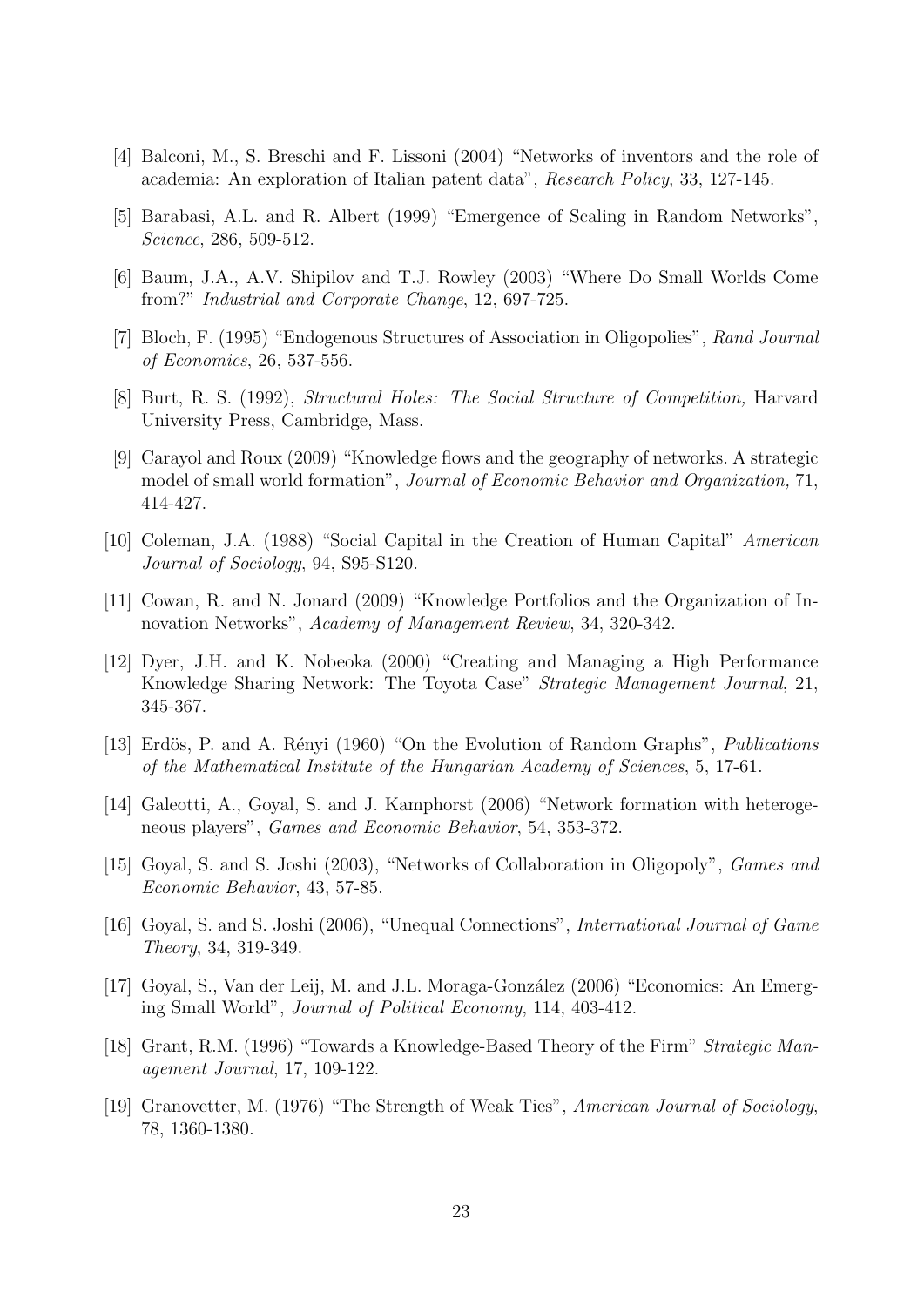- [20] Gulati, R. and M. Gargiulo (1999) "Where Do Inter-Organizational Networks Come from?" American Journal of Sociology, 104, 1439-1493.
- [21] Hagedoorn, J. (1993) "Understanding the rationale of strategic technology partnering: inter-organizational modes of cooperation and sectoral differences", Strategic Management Journal, 14, 371-385
- [22] Jackson, M. and B. Rogers (2005) "The economics of small worlds", Journal of the European Economic Association, 3, 617-627.
- [23] Jackson, M.O. and A. Wolinsky (1996) "A Strategic Model of Social and Economic Networks" Journal of Economic Theory, 71, 44-74.
- [24] Joshi, S. (2008) "Endogenous formation of coalitions in a model of a race", Journal of Economic Behavior and Organization, 65, 62-85.
- [25] Kleinberg, J. (2000) "Navigation in a Small World" Nature, 406, 845.
- [26] Kogut, B., W. Shan and G. Walker (1992) "Competitive Cooperation in Biotechnology: Learning through Networks?" in N. Nohria and R. Eccles (Eds.) Networks and Organizations: Structure, Form and Action, Harvard Business School Press, Boston.
- [27] Mowery, D.C., Oxley, J.E. and B.S. Silverman (1996), "Strategic Alliances and Interfirm Knowledge Transfer" Strategic Management Journal, 17, 77-91.
- [28] Mowery, D.C., Oxley, J.E. and B.S. Silverman (1998) "Technological Overlap and Interfirm Cooperation: Implications for the Resource-based View of the Firm" Research Policy, 27, 507-523.
- [29] Newman, M. (2003) "The Structure and Function of Complex Networks", SIAM Review, 45, 167-256.
- [30] Newman, M. (2004) "Coauthorship networks and patterns of scientific collaboration", Proceedings of the National Academy of Science, 101, 5200-5205.
- [31] Nooteboom, B. (2000) Learning and Innovation in Organizations and Economics Oxford University Press.
- [32] Powell,W.W., D.R. White, K.W. Koput and J. Owen-Smith (2005) "Network Dynamics and Field Evolution: The Growth of Inter-organizational Collaboration in the Life Sciences" American Journal of Sociology, 110, 1132-1205.
- [33] Rowley,T. D. Behrens and D. Krackhardt (2000) "Redundant governance structures: An analysis of structural and relational embeddedness in the steel and semiconductor industries" Strategic Management Journal, 21, 369-386.
- [34] Schoenmakers W. and G. Duysters (2006) "Learning in strategic technology alliances" Technology Analysis and Strategic Management, 18, 245-264.
- [35] Uzzi, B. (1997) "Social Structure and Competition in Inter-firm Networks: The Paradox of Embeddedness" Administrative Science Quarterly, 42, 35-67.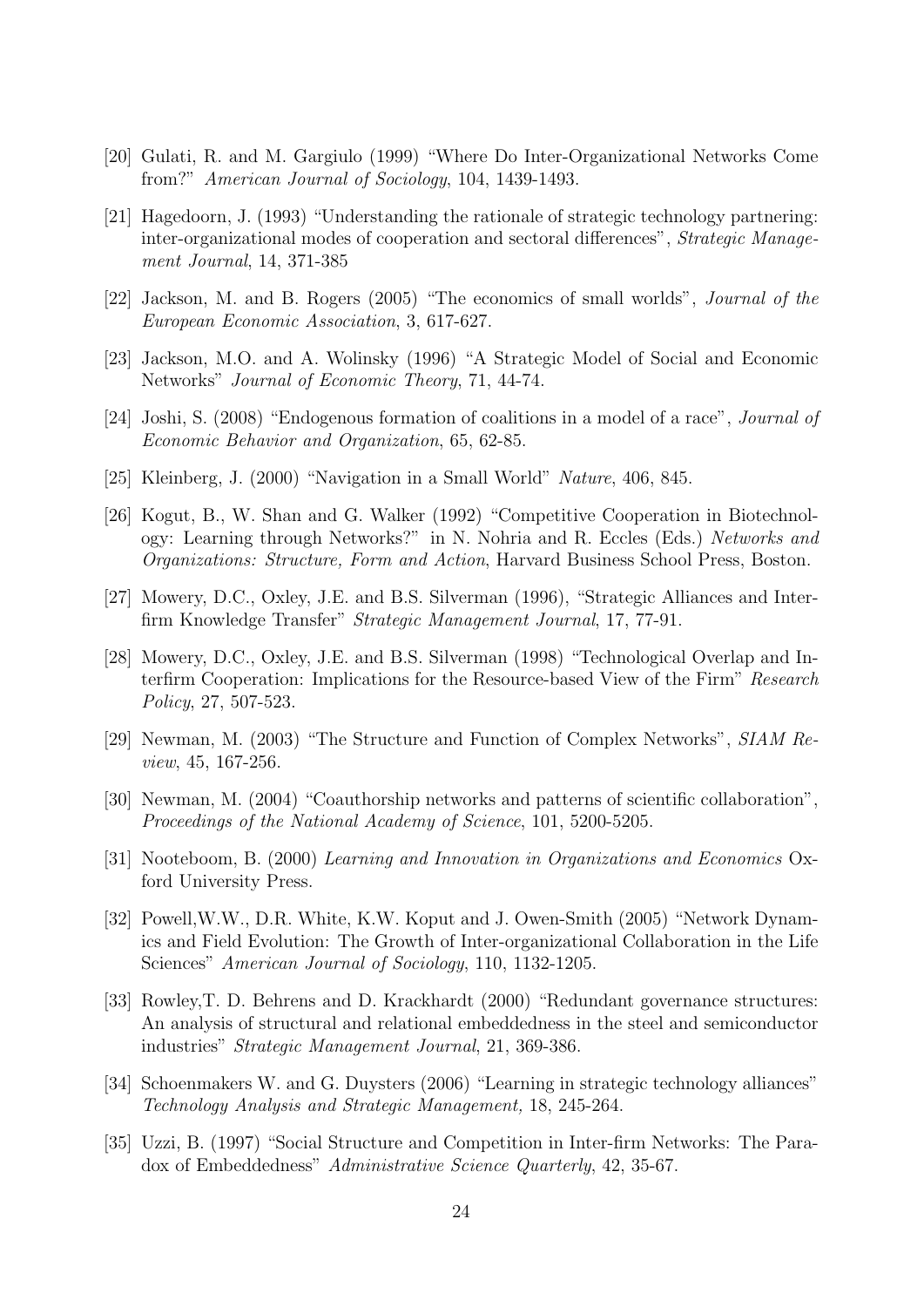- [36] Verspagen, B. and G. Duysters (2004) "The small worlds of strategic technology alliances" Technovation, 24, 563?571.
- [37] Walker, G., B. Kogut and W. Shan (1997) "Social Capital, Structural Holes and the Formation of an Industry Network" Organization Science, 8, 108-125.
- [38] Watts, D. J. (1999). Small Worlds: The Dynamics of Networks Between Order and Randomness, Princeton, Princeton University Press.
- [39] Watts, D.J. and S. Strogatz (1998) "Collective Dynamics of Small-World Networks", Nature, 393, 440-442.
- [40] Williams, R.J., E.L. Berlow, J.A. Dunne, A.-L. Barabási and N.D. Martinez (2002) "Two Degrees of Separation in Complex Food Webs" Proceedings of the National Academy of Science, 99, 12913-12916.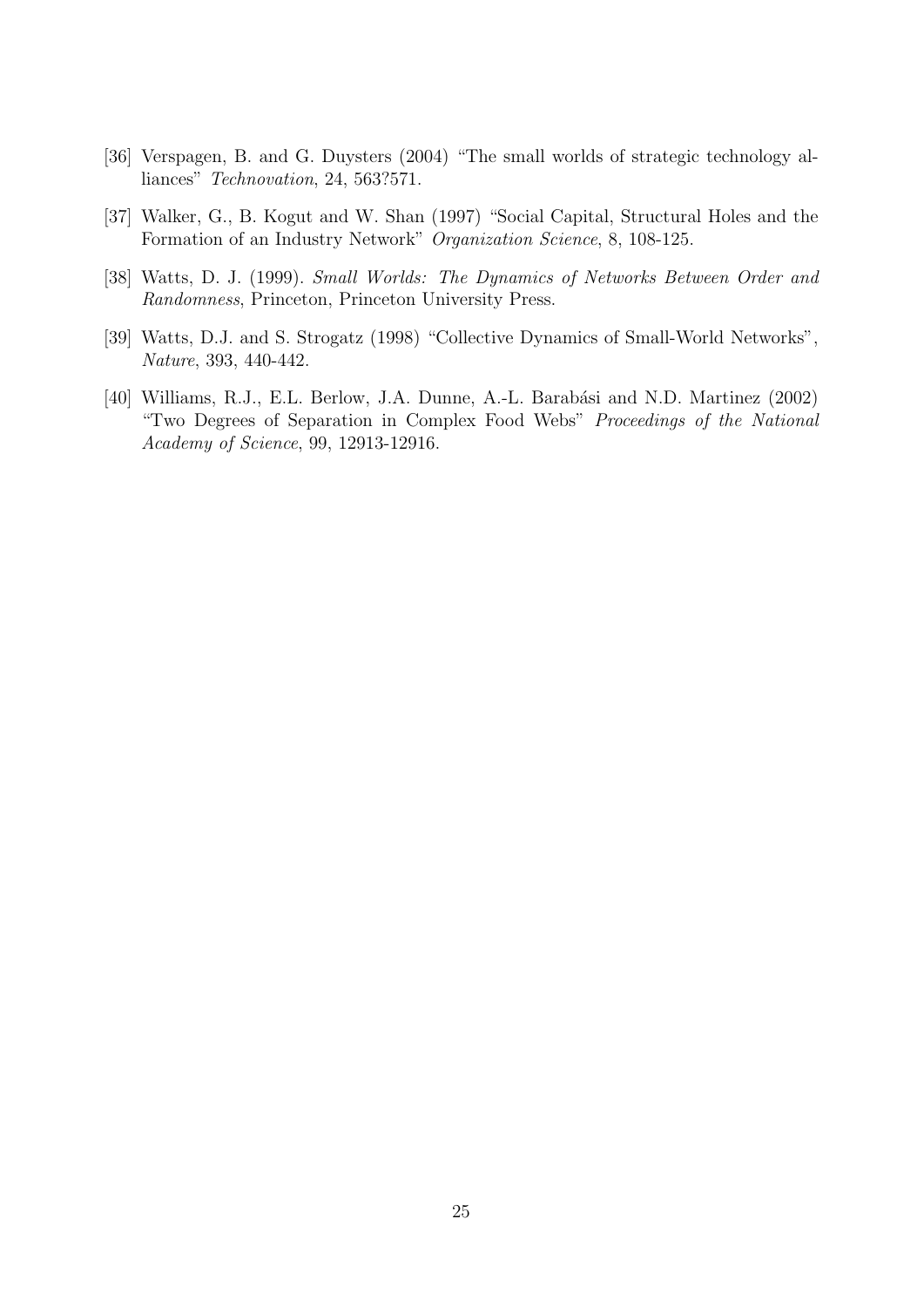#### **The UNU-MERIT WORKING Paper Series**

- 2009-01*Effectiveness of R&D Tax Incentives in Small and Large Enterprises in Québec* by Rufin Baghana and Pierre Mohnen
- 2009-02*Bridges in social capital: A review of the definitions and the social capital of social capital researchers* by Semih Akçomak
- 2009-03*The Role of Firms in Energy Transformation* by Radhika Perrot
- 2009-04*Standards as a platform for innovation and learning in the global economy: a case study of Chilean salmon farming industry*
- 2009-05 *Consumer behaviour: evolution of preferences and the search for novelty* by M. Abraham Garcia-Torres
- 2009-06*The role of consumption and the financing of health investment under epidemic shocks* by Théophile T. Azomahou, Bity Diene and Luc Soete
- 2009-07 *Remittances, lagged dependent variables and migration stocks as determinants of migration from developing countries* by Thomas H.W. Ziesemer
- 2009-08*Thinking locally: Exploring the importance of a subsidiary-centered model of FDIrelated spillovers in Brazil* by Anabel Marin and Ionara Costa
- 2009-09*Are International Market Demands Compatible with Serving Domestic Social Needs? Challenges in Strengthening Innovation Capacity in Kenya's Horticulture Industry* by Mirjam Steglich, Ekin Keskin, Andy Hall and Jeroen Dijkman
- 2009-10 *Industrialisation as an engine of growth in developing countries* by Adam Szirmai
- 2009-11*The motivations, organisation and outcomes of university-industry interaction in the Netherlands* by Isabel Maria Bodas Freitas and Bart Verspagen
- 2009-12 *Habit Formation, Demand and Growth through product innovation* by M. Abraham Garcia-Torres
- 2009-13*The Diffusion of Informal Knowledge and Innovation Performance: A sectoral approach* by M. Abraham Garcia-Torres and Hugo Hollanders
- 2009-14*What does it take for an R&D tax incentive policy to be effective?* by Pierre Mohnen and Boris Lokshin
- 2009-15*Knowledge Base Determinants of Technology Sourcing in the Clean Development Mechanism Projects* by Asel Doranova, Ionara Costa and Geert Duysters
- 2009-16*Stochastic environmental effects, demographic variation, and economic growth* by Théophile T. Azomahou and Tapas Mishra
- 2009-17 *Measuring eco-innovation* by Anthony Arundel and René Kemp
- 2009-18 *Learning How to Consume and Returns to Product Promotion* by Zakaria Babutsidze
- 2009-19*Strengthening Agricultural Innovation Capacity: Are Innovation Brokers the Answer?* by Laurens Klerkx, Andy Hall and Cees Leeuwis
- 2009-20 *Collinearity in growth regressions: The example of worker remittances* by Thomas H.W. Ziesemer
- 2009-21*Foreign Direct Investment in Times of Global Economic Crisis* by Sergey Filippov and Kálmán Kalotay
- 2009-22 *Network-independent partner selection and the evolution of innovation networks* by Joel Baum, Robin Cowan and Nicolas Jonard
- 2009-23 *Multinational enterprises, development and globalisation: Some clarifications and a research agenda* by Rajneesh Narula and John H. Dunning
- 2009-24*Why Rural Rich Remain Energy Poor* by Bilal Mirza and René Kemp
- 2009-25 *Compliance with the private standards and capacity building of national institutions under globalization: new agendas for developing countries?* by Michiko Iizuka and Yari Borbon-Galvez
- 2009-26*The Impact of the Credit Crisis on Poor Developing Countries: Growth, worker remittances, accumulation and migration* by Thomas H.W. Ziesemer